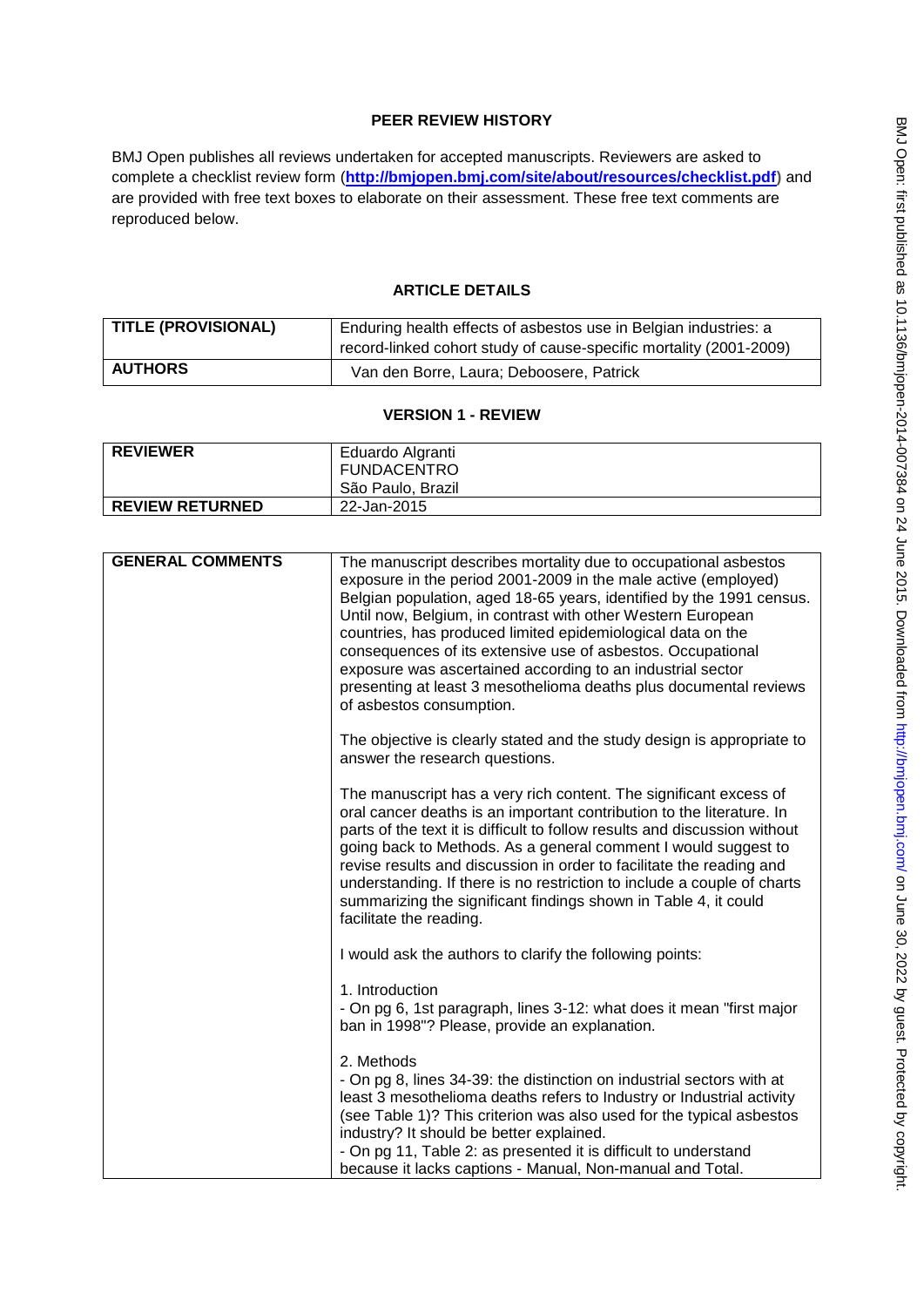| 3. Results<br>- On pg 12 line 20: "active population $(n=1.428.621)$ ". This number<br>differs from the studied population quoted at pg 7 (Study Design)                                                                                                                                                                                                                                                                                                                                                                                                                                                                                            |
|-----------------------------------------------------------------------------------------------------------------------------------------------------------------------------------------------------------------------------------------------------------------------------------------------------------------------------------------------------------------------------------------------------------------------------------------------------------------------------------------------------------------------------------------------------------------------------------------------------------------------------------------------------|
| 4. Discussion<br>- On pgs 20-21: lines 56-57 and line 3: Please rephrase it. As it<br>stands it is of difficult understanding<br>- On pg 21: lines 25 to 32: This comment has already been made<br>and can be deleted<br>- On pg 21: line 35: There's a good and recent reference on the<br>relationship between asbestos exposure and smoking that should be<br>quoted along with Gustavsson: Markowitz SB, Levin SM, Miller A,<br>Morabia A. Asbestos, asbestosis, smoking, and lung cancer. New<br>findings from the North American insulator cohort. Am J Respir Crit<br>Care Med. 2013 Jul 1;188(1):90-6. doi: 10.1164/rccm.201302-<br>0257OC. |

| <b>REVIEWER</b>        | <b>Paul Demers</b><br><b>Occupational Cancer Research Centre</b> |
|------------------------|------------------------------------------------------------------|
|                        | Toronto, Canada                                                  |
| <b>REVIEW RETURNED</b> | 08-Feb-2015                                                      |

| <b>GENERAL COMMENTS</b> | This was an interesting paper because of the high rates of<br>mesothelioma in Belgium. It is a relatively simply census record<br>linkage study, as is commonly done in the Nordic countries. Calling<br>this a retrospective cohort study, although technically correct, may<br>imply a different set of methods, at least in occupational<br>epidemiology. I have a number of other comments and questions. |
|-------------------------|---------------------------------------------------------------------------------------------------------------------------------------------------------------------------------------------------------------------------------------------------------------------------------------------------------------------------------------------------------------------------------------------------------------|
|                         | What does "i.a." means in the 4th paragraph of the introduction?<br>This is not a standard abbreviation.                                                                                                                                                                                                                                                                                                      |
|                         | I presume that the "detailed occupational information" (Methods, 1st<br>paragraph) is actually occupation and industry coded using a<br>standardized system. I presume that NACE was used for industry,<br>but the occupational coding system should be stated, as well as<br>more detail on how manual workers were defined.                                                                                 |
|                         | What percentage of deaths occurred outside the Flanders and<br>Brussels Capital Region? It seems as though this is a limitation that<br>does not get much discussion, but without knowing the percentage it<br>is difficult to judge.                                                                                                                                                                         |
|                         | I presume that the SMR's were calculated using standard 5-year age<br>and calendar periods, but this should be stated.                                                                                                                                                                                                                                                                                        |
|                         | It is unclear to me which industries were chosen based on 3<br>mesothelioma cases and which were chosen based on the literature<br>review. Together these industries make up a sizable percentage of<br>the working population and I would guess the majority of blue<br>collar/manufacturing workers.                                                                                                        |
|                         | Part of the heading for Table 2 is missing in my copy of the<br>manuscript.                                                                                                                                                                                                                                                                                                                                   |
|                         | To keep the focus on asbestos, I would recommend greatly reducing<br>the size of Table 4 to only include "all causes," "all neoplasms," and                                                                                                                                                                                                                                                                   |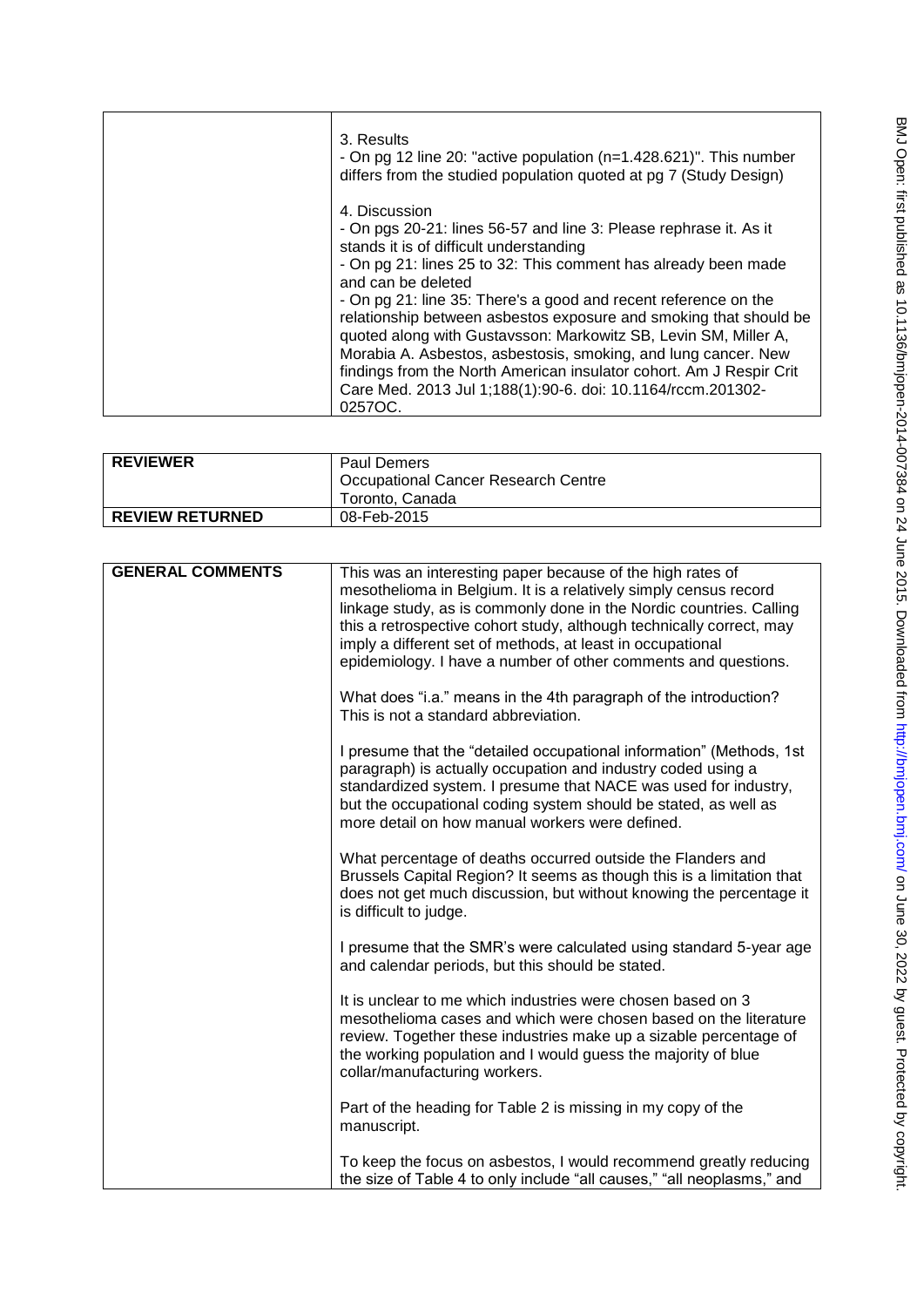| causes of death potentially related to asbestos. The observed<br>number of cases should be included in Table 4. If the numbers of<br>men were included in the headings Table 2 could be deleted.<br>It would be good to know whether the excess of oral cancer is driven<br>by a particular site. Pharyngeal cancer is long suspected of being<br>associated with asbestos, but the evidence is limited because of<br>small numbers.                                                                                                                                                                                                                                                                  |
|-------------------------------------------------------------------------------------------------------------------------------------------------------------------------------------------------------------------------------------------------------------------------------------------------------------------------------------------------------------------------------------------------------------------------------------------------------------------------------------------------------------------------------------------------------------------------------------------------------------------------------------------------------------------------------------------------------|
| The industry categories were quite broad and the prevalence of<br>exposure in most could be low, at least in 1991. Given the nature of<br>the cohort, with information only available for a single year, I would<br>be cautious in labelling these broad industries as high risk. For<br>example in the automotive industry the attention has focused<br>primarily on manufacture and operations involving brake pads, which<br>historically contained asbestos, but that would only be a small<br>percentage of the industry. It is not surprising that many of the<br>selected industries would have an excess of mesothelioma, given<br>they were chosen because of having a high number of cases. |
| I was surprised by the relative lack asbestosis cases in the groups<br>predicted to have high asbestos exposure, even in the asbestos<br>industry itself. This does not get much discussion (it is not even in<br>the Discussion section). Is it not occurring or is it being<br>misdiagnosed in Belgium?                                                                                                                                                                                                                                                                                                                                                                                             |
| In the limitations paragraph, it should be added that confounding can<br>also occur in the current job.                                                                                                                                                                                                                                                                                                                                                                                                                                                                                                                                                                                               |

| <b>REVIEWER</b>        | <b>Andrew Darnton</b><br>Health and Safety Executive, UK |
|------------------------|----------------------------------------------------------|
| <b>REVIEW RETURNED</b> | 09-Feb-2015                                              |

| <b>GENERAL COMMENTS</b> | This is an interesting and informative analysis following up the<br>mortality experience of a large number of Belgian workers with<br>varying potential for exposure to asbestos.                                                                                                                                                                                                                                                                                                                    |
|-------------------------|------------------------------------------------------------------------------------------------------------------------------------------------------------------------------------------------------------------------------------------------------------------------------------------------------------------------------------------------------------------------------------------------------------------------------------------------------------------------------------------------------|
|                         | I've set out my detailed comments below, most of which are<br>relatively minor.                                                                                                                                                                                                                                                                                                                                                                                                                      |
|                         | 1. Page 5, line 35. It would be very helpful to have more background<br>information about the use of different kinds of asbestos products and<br>how use of crocidolite varied according to the industry sectors<br>considered later. These factors may help explain some of the<br>variation in the sizes of the excess risks seen across industry<br>sectors. If there is any documentary evidence about this it would be<br>well worth including.                                                 |
|                         | 2. Page 6, line 2: "i.a." seems to be a typographical error.<br>3. Page 7, line 33-53: The significance of the comment about death<br>certificates being available only for the Flanders and Brussels<br>Capital region is not immediately obvious, but presumably relates to<br>the availability of cause specific information. I think it would be<br>helpful to clarify the precise definition of the cohort – for example,<br>something like: "the 1,397,699 individuals with a valid occupation |
|                         | code at the 1991 census in the Flanders and Brussels Capital<br>region, or who had died during 1 October 2001 and 1 January 2010<br>in that region".<br>4. 1 January 2010 seems a strange date for the end of the                                                                                                                                                                                                                                                                                    |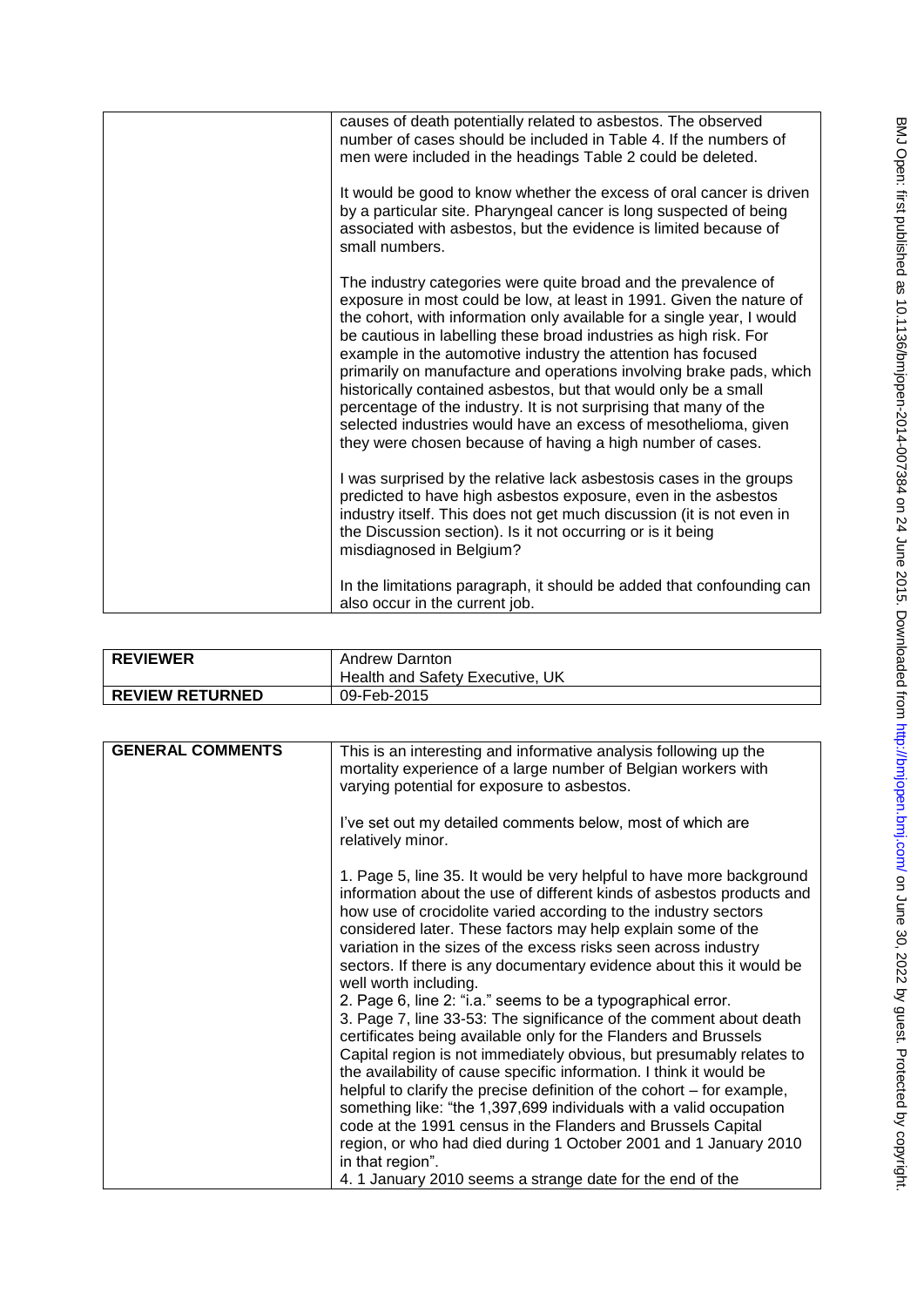| observation period unless it means individuals dying before this date<br>- i.e. up until the end of 31 December 2009 inclusive. It would be<br>helpful to clarify this.<br>5. Page 8, line 34. It is not entirely clear how the information about<br>the number of mesotheliomas in industry groups and information<br>from the literature about asbestos use was combined to produce the<br>categories. Presumably at least 3 deaths AND document evidence<br>of exposure was needed?<br>6. Page 9, line 16: It would be useful to explain that the "active<br>population" means those in work in any other industry at the time of<br>the census.<br>7. Page 11, Table 2: there are no column headings for manual, non-<br>manual, and total categories.<br>8. Page 12, line 13: it would be clearer to say "194 deaths from a<br>total of 173,137 workers rather than use "n="<br>9. Page 12, line 33, and analyses in Table 3: Some form of age-<br>standardised rates would be useful here to help show the<br>differences in levels of mortality among the different groups in the<br>active and non-active population. For example, the relatively high<br>mortality in non-active men aged <65 is said to be indicative of a<br>healthy worker effect. However, it is not clear to me that a relatively<br>high rate in this category is not partly to do with age differences: for<br>example, although they have the same overall age range as the<br>active population, there could still be a bias towards people being<br>older and therefore having a higher mesothelioma rate due to past<br>exposure. It is difficult to interpret this without age-standardisation.<br>10. Table 4: I realise it takes more space, but the observed number<br>of deaths in each cell needs to be included along with the SMRs and<br>confidence intervals. I realise with a bit of work you can estimate<br>observed and expected using the confidence intervals but it would<br>be much more helpful to have the numbers shown.<br>11. Also in term of the industrial breakdown, given the relatively<br>large size of the construction industry, it would be interesting to<br>know whether this could be broken down any further. In the UK, for<br>example, we found very big differences in risk for different kinds of<br>construction workers, carpenters, plumbers and electricians being<br>particularly high risk.<br>12. Page 13, line 49. The lack of asbestosis deaths seems<br>surprising given the very high mesothelioma and lung cancer risks,<br>though the expected number must have been small. It would be<br>useful to state the expected number.<br>13. Page 14, line 3. Although laryngeal cancer was much higher<br>than expected in non-manual asbestos industry workers, lung<br>cancer was not, which may tend to detract from this finding,<br>particularly in the light of potential confounding by smoking and<br>alcohol consumption, and also the important issue that a higher<br>proportion of non-manual workers may previously have been manual<br>workers than vice-versa. The effects seen among non-manual<br>workers may to some extent still be a reflection of earlier manual<br>work. I think this latter issue need to be pointed out more clearly<br>(and also in the discussion of the limitations).<br>14. Page 14, line 21-33: The mesothelioma excess in shipbuilding<br>and railroad work do not seem to be mentioned.<br>15. Page 18, line 31: I think it would be worth mentioning that a<br>suggestive excess of circulatory disease in the asbestos industry<br>(even though not statistically significant). More generally, I think it is<br>important to look for consistency in effects across different industries<br>and not focus entirely on statistical significance (though it is<br>important, of course). In particular, how consistent are the suggested<br>excesses of other outcomes among those groups where there is |  |
|----------------------------------------------------------------------------------------------------------------------------------------------------------------------------------------------------------------------------------------------------------------------------------------------------------------------------------------------------------------------------------------------------------------------------------------------------------------------------------------------------------------------------------------------------------------------------------------------------------------------------------------------------------------------------------------------------------------------------------------------------------------------------------------------------------------------------------------------------------------------------------------------------------------------------------------------------------------------------------------------------------------------------------------------------------------------------------------------------------------------------------------------------------------------------------------------------------------------------------------------------------------------------------------------------------------------------------------------------------------------------------------------------------------------------------------------------------------------------------------------------------------------------------------------------------------------------------------------------------------------------------------------------------------------------------------------------------------------------------------------------------------------------------------------------------------------------------------------------------------------------------------------------------------------------------------------------------------------------------------------------------------------------------------------------------------------------------------------------------------------------------------------------------------------------------------------------------------------------------------------------------------------------------------------------------------------------------------------------------------------------------------------------------------------------------------------------------------------------------------------------------------------------------------------------------------------------------------------------------------------------------------------------------------------------------------------------------------------------------------------------------------------------------------------------------------------------------------------------------------------------------------------------------------------------------------------------------------------------------------------------------------------------------------------------------------------------------------------------------------------------------------------------------------------------------------------------------------------------------------------------------------------------------------------------------------------------------------------------------------------------------------------------------------------------------------------------------------------------------------------------------------------------------------------------------------------------------------------------------------------------------------------------------------------------------------------------------------------------------------------------------------------------------------------------------------------------------------------------------------------------------------------------------------------------------------------------------------------------------------------|--|
|                                                                                                                                                                                                                                                                                                                                                                                                                                                                                                                                                                                                                                                                                                                                                                                                                                                                                                                                                                                                                                                                                                                                                                                                                                                                                                                                                                                                                                                                                                                                                                                                                                                                                                                                                                                                                                                                                                                                                                                                                                                                                                                                                                                                                                                                                                                                                                                                                                                                                                                                                                                                                                                                                                                                                                                                                                                                                                                                                                                                                                                                                                                                                                                                                                                                                                                                                                                                                                                                                                                                                                                                                                                                                                                                                                                                                                                                                                                                                                                              |  |
|                                                                                                                                                                                                                                                                                                                                                                                                                                                                                                                                                                                                                                                                                                                                                                                                                                                                                                                                                                                                                                                                                                                                                                                                                                                                                                                                                                                                                                                                                                                                                                                                                                                                                                                                                                                                                                                                                                                                                                                                                                                                                                                                                                                                                                                                                                                                                                                                                                                                                                                                                                                                                                                                                                                                                                                                                                                                                                                                                                                                                                                                                                                                                                                                                                                                                                                                                                                                                                                                                                                                                                                                                                                                                                                                                                                                                                                                                                                                                                                              |  |
|                                                                                                                                                                                                                                                                                                                                                                                                                                                                                                                                                                                                                                                                                                                                                                                                                                                                                                                                                                                                                                                                                                                                                                                                                                                                                                                                                                                                                                                                                                                                                                                                                                                                                                                                                                                                                                                                                                                                                                                                                                                                                                                                                                                                                                                                                                                                                                                                                                                                                                                                                                                                                                                                                                                                                                                                                                                                                                                                                                                                                                                                                                                                                                                                                                                                                                                                                                                                                                                                                                                                                                                                                                                                                                                                                                                                                                                                                                                                                                                              |  |
|                                                                                                                                                                                                                                                                                                                                                                                                                                                                                                                                                                                                                                                                                                                                                                                                                                                                                                                                                                                                                                                                                                                                                                                                                                                                                                                                                                                                                                                                                                                                                                                                                                                                                                                                                                                                                                                                                                                                                                                                                                                                                                                                                                                                                                                                                                                                                                                                                                                                                                                                                                                                                                                                                                                                                                                                                                                                                                                                                                                                                                                                                                                                                                                                                                                                                                                                                                                                                                                                                                                                                                                                                                                                                                                                                                                                                                                                                                                                                                                              |  |
|                                                                                                                                                                                                                                                                                                                                                                                                                                                                                                                                                                                                                                                                                                                                                                                                                                                                                                                                                                                                                                                                                                                                                                                                                                                                                                                                                                                                                                                                                                                                                                                                                                                                                                                                                                                                                                                                                                                                                                                                                                                                                                                                                                                                                                                                                                                                                                                                                                                                                                                                                                                                                                                                                                                                                                                                                                                                                                                                                                                                                                                                                                                                                                                                                                                                                                                                                                                                                                                                                                                                                                                                                                                                                                                                                                                                                                                                                                                                                                                              |  |
|                                                                                                                                                                                                                                                                                                                                                                                                                                                                                                                                                                                                                                                                                                                                                                                                                                                                                                                                                                                                                                                                                                                                                                                                                                                                                                                                                                                                                                                                                                                                                                                                                                                                                                                                                                                                                                                                                                                                                                                                                                                                                                                                                                                                                                                                                                                                                                                                                                                                                                                                                                                                                                                                                                                                                                                                                                                                                                                                                                                                                                                                                                                                                                                                                                                                                                                                                                                                                                                                                                                                                                                                                                                                                                                                                                                                                                                                                                                                                                                              |  |
|                                                                                                                                                                                                                                                                                                                                                                                                                                                                                                                                                                                                                                                                                                                                                                                                                                                                                                                                                                                                                                                                                                                                                                                                                                                                                                                                                                                                                                                                                                                                                                                                                                                                                                                                                                                                                                                                                                                                                                                                                                                                                                                                                                                                                                                                                                                                                                                                                                                                                                                                                                                                                                                                                                                                                                                                                                                                                                                                                                                                                                                                                                                                                                                                                                                                                                                                                                                                                                                                                                                                                                                                                                                                                                                                                                                                                                                                                                                                                                                              |  |
|                                                                                                                                                                                                                                                                                                                                                                                                                                                                                                                                                                                                                                                                                                                                                                                                                                                                                                                                                                                                                                                                                                                                                                                                                                                                                                                                                                                                                                                                                                                                                                                                                                                                                                                                                                                                                                                                                                                                                                                                                                                                                                                                                                                                                                                                                                                                                                                                                                                                                                                                                                                                                                                                                                                                                                                                                                                                                                                                                                                                                                                                                                                                                                                                                                                                                                                                                                                                                                                                                                                                                                                                                                                                                                                                                                                                                                                                                                                                                                                              |  |
|                                                                                                                                                                                                                                                                                                                                                                                                                                                                                                                                                                                                                                                                                                                                                                                                                                                                                                                                                                                                                                                                                                                                                                                                                                                                                                                                                                                                                                                                                                                                                                                                                                                                                                                                                                                                                                                                                                                                                                                                                                                                                                                                                                                                                                                                                                                                                                                                                                                                                                                                                                                                                                                                                                                                                                                                                                                                                                                                                                                                                                                                                                                                                                                                                                                                                                                                                                                                                                                                                                                                                                                                                                                                                                                                                                                                                                                                                                                                                                                              |  |
|                                                                                                                                                                                                                                                                                                                                                                                                                                                                                                                                                                                                                                                                                                                                                                                                                                                                                                                                                                                                                                                                                                                                                                                                                                                                                                                                                                                                                                                                                                                                                                                                                                                                                                                                                                                                                                                                                                                                                                                                                                                                                                                                                                                                                                                                                                                                                                                                                                                                                                                                                                                                                                                                                                                                                                                                                                                                                                                                                                                                                                                                                                                                                                                                                                                                                                                                                                                                                                                                                                                                                                                                                                                                                                                                                                                                                                                                                                                                                                                              |  |
|                                                                                                                                                                                                                                                                                                                                                                                                                                                                                                                                                                                                                                                                                                                                                                                                                                                                                                                                                                                                                                                                                                                                                                                                                                                                                                                                                                                                                                                                                                                                                                                                                                                                                                                                                                                                                                                                                                                                                                                                                                                                                                                                                                                                                                                                                                                                                                                                                                                                                                                                                                                                                                                                                                                                                                                                                                                                                                                                                                                                                                                                                                                                                                                                                                                                                                                                                                                                                                                                                                                                                                                                                                                                                                                                                                                                                                                                                                                                                                                              |  |
|                                                                                                                                                                                                                                                                                                                                                                                                                                                                                                                                                                                                                                                                                                                                                                                                                                                                                                                                                                                                                                                                                                                                                                                                                                                                                                                                                                                                                                                                                                                                                                                                                                                                                                                                                                                                                                                                                                                                                                                                                                                                                                                                                                                                                                                                                                                                                                                                                                                                                                                                                                                                                                                                                                                                                                                                                                                                                                                                                                                                                                                                                                                                                                                                                                                                                                                                                                                                                                                                                                                                                                                                                                                                                                                                                                                                                                                                                                                                                                                              |  |
|                                                                                                                                                                                                                                                                                                                                                                                                                                                                                                                                                                                                                                                                                                                                                                                                                                                                                                                                                                                                                                                                                                                                                                                                                                                                                                                                                                                                                                                                                                                                                                                                                                                                                                                                                                                                                                                                                                                                                                                                                                                                                                                                                                                                                                                                                                                                                                                                                                                                                                                                                                                                                                                                                                                                                                                                                                                                                                                                                                                                                                                                                                                                                                                                                                                                                                                                                                                                                                                                                                                                                                                                                                                                                                                                                                                                                                                                                                                                                                                              |  |
|                                                                                                                                                                                                                                                                                                                                                                                                                                                                                                                                                                                                                                                                                                                                                                                                                                                                                                                                                                                                                                                                                                                                                                                                                                                                                                                                                                                                                                                                                                                                                                                                                                                                                                                                                                                                                                                                                                                                                                                                                                                                                                                                                                                                                                                                                                                                                                                                                                                                                                                                                                                                                                                                                                                                                                                                                                                                                                                                                                                                                                                                                                                                                                                                                                                                                                                                                                                                                                                                                                                                                                                                                                                                                                                                                                                                                                                                                                                                                                                              |  |
|                                                                                                                                                                                                                                                                                                                                                                                                                                                                                                                                                                                                                                                                                                                                                                                                                                                                                                                                                                                                                                                                                                                                                                                                                                                                                                                                                                                                                                                                                                                                                                                                                                                                                                                                                                                                                                                                                                                                                                                                                                                                                                                                                                                                                                                                                                                                                                                                                                                                                                                                                                                                                                                                                                                                                                                                                                                                                                                                                                                                                                                                                                                                                                                                                                                                                                                                                                                                                                                                                                                                                                                                                                                                                                                                                                                                                                                                                                                                                                                              |  |
|                                                                                                                                                                                                                                                                                                                                                                                                                                                                                                                                                                                                                                                                                                                                                                                                                                                                                                                                                                                                                                                                                                                                                                                                                                                                                                                                                                                                                                                                                                                                                                                                                                                                                                                                                                                                                                                                                                                                                                                                                                                                                                                                                                                                                                                                                                                                                                                                                                                                                                                                                                                                                                                                                                                                                                                                                                                                                                                                                                                                                                                                                                                                                                                                                                                                                                                                                                                                                                                                                                                                                                                                                                                                                                                                                                                                                                                                                                                                                                                              |  |
|                                                                                                                                                                                                                                                                                                                                                                                                                                                                                                                                                                                                                                                                                                                                                                                                                                                                                                                                                                                                                                                                                                                                                                                                                                                                                                                                                                                                                                                                                                                                                                                                                                                                                                                                                                                                                                                                                                                                                                                                                                                                                                                                                                                                                                                                                                                                                                                                                                                                                                                                                                                                                                                                                                                                                                                                                                                                                                                                                                                                                                                                                                                                                                                                                                                                                                                                                                                                                                                                                                                                                                                                                                                                                                                                                                                                                                                                                                                                                                                              |  |
|                                                                                                                                                                                                                                                                                                                                                                                                                                                                                                                                                                                                                                                                                                                                                                                                                                                                                                                                                                                                                                                                                                                                                                                                                                                                                                                                                                                                                                                                                                                                                                                                                                                                                                                                                                                                                                                                                                                                                                                                                                                                                                                                                                                                                                                                                                                                                                                                                                                                                                                                                                                                                                                                                                                                                                                                                                                                                                                                                                                                                                                                                                                                                                                                                                                                                                                                                                                                                                                                                                                                                                                                                                                                                                                                                                                                                                                                                                                                                                                              |  |
|                                                                                                                                                                                                                                                                                                                                                                                                                                                                                                                                                                                                                                                                                                                                                                                                                                                                                                                                                                                                                                                                                                                                                                                                                                                                                                                                                                                                                                                                                                                                                                                                                                                                                                                                                                                                                                                                                                                                                                                                                                                                                                                                                                                                                                                                                                                                                                                                                                                                                                                                                                                                                                                                                                                                                                                                                                                                                                                                                                                                                                                                                                                                                                                                                                                                                                                                                                                                                                                                                                                                                                                                                                                                                                                                                                                                                                                                                                                                                                                              |  |
|                                                                                                                                                                                                                                                                                                                                                                                                                                                                                                                                                                                                                                                                                                                                                                                                                                                                                                                                                                                                                                                                                                                                                                                                                                                                                                                                                                                                                                                                                                                                                                                                                                                                                                                                                                                                                                                                                                                                                                                                                                                                                                                                                                                                                                                                                                                                                                                                                                                                                                                                                                                                                                                                                                                                                                                                                                                                                                                                                                                                                                                                                                                                                                                                                                                                                                                                                                                                                                                                                                                                                                                                                                                                                                                                                                                                                                                                                                                                                                                              |  |
|                                                                                                                                                                                                                                                                                                                                                                                                                                                                                                                                                                                                                                                                                                                                                                                                                                                                                                                                                                                                                                                                                                                                                                                                                                                                                                                                                                                                                                                                                                                                                                                                                                                                                                                                                                                                                                                                                                                                                                                                                                                                                                                                                                                                                                                                                                                                                                                                                                                                                                                                                                                                                                                                                                                                                                                                                                                                                                                                                                                                                                                                                                                                                                                                                                                                                                                                                                                                                                                                                                                                                                                                                                                                                                                                                                                                                                                                                                                                                                                              |  |
|                                                                                                                                                                                                                                                                                                                                                                                                                                                                                                                                                                                                                                                                                                                                                                                                                                                                                                                                                                                                                                                                                                                                                                                                                                                                                                                                                                                                                                                                                                                                                                                                                                                                                                                                                                                                                                                                                                                                                                                                                                                                                                                                                                                                                                                                                                                                                                                                                                                                                                                                                                                                                                                                                                                                                                                                                                                                                                                                                                                                                                                                                                                                                                                                                                                                                                                                                                                                                                                                                                                                                                                                                                                                                                                                                                                                                                                                                                                                                                                              |  |
|                                                                                                                                                                                                                                                                                                                                                                                                                                                                                                                                                                                                                                                                                                                                                                                                                                                                                                                                                                                                                                                                                                                                                                                                                                                                                                                                                                                                                                                                                                                                                                                                                                                                                                                                                                                                                                                                                                                                                                                                                                                                                                                                                                                                                                                                                                                                                                                                                                                                                                                                                                                                                                                                                                                                                                                                                                                                                                                                                                                                                                                                                                                                                                                                                                                                                                                                                                                                                                                                                                                                                                                                                                                                                                                                                                                                                                                                                                                                                                                              |  |
|                                                                                                                                                                                                                                                                                                                                                                                                                                                                                                                                                                                                                                                                                                                                                                                                                                                                                                                                                                                                                                                                                                                                                                                                                                                                                                                                                                                                                                                                                                                                                                                                                                                                                                                                                                                                                                                                                                                                                                                                                                                                                                                                                                                                                                                                                                                                                                                                                                                                                                                                                                                                                                                                                                                                                                                                                                                                                                                                                                                                                                                                                                                                                                                                                                                                                                                                                                                                                                                                                                                                                                                                                                                                                                                                                                                                                                                                                                                                                                                              |  |
|                                                                                                                                                                                                                                                                                                                                                                                                                                                                                                                                                                                                                                                                                                                                                                                                                                                                                                                                                                                                                                                                                                                                                                                                                                                                                                                                                                                                                                                                                                                                                                                                                                                                                                                                                                                                                                                                                                                                                                                                                                                                                                                                                                                                                                                                                                                                                                                                                                                                                                                                                                                                                                                                                                                                                                                                                                                                                                                                                                                                                                                                                                                                                                                                                                                                                                                                                                                                                                                                                                                                                                                                                                                                                                                                                                                                                                                                                                                                                                                              |  |
|                                                                                                                                                                                                                                                                                                                                                                                                                                                                                                                                                                                                                                                                                                                                                                                                                                                                                                                                                                                                                                                                                                                                                                                                                                                                                                                                                                                                                                                                                                                                                                                                                                                                                                                                                                                                                                                                                                                                                                                                                                                                                                                                                                                                                                                                                                                                                                                                                                                                                                                                                                                                                                                                                                                                                                                                                                                                                                                                                                                                                                                                                                                                                                                                                                                                                                                                                                                                                                                                                                                                                                                                                                                                                                                                                                                                                                                                                                                                                                                              |  |
|                                                                                                                                                                                                                                                                                                                                                                                                                                                                                                                                                                                                                                                                                                                                                                                                                                                                                                                                                                                                                                                                                                                                                                                                                                                                                                                                                                                                                                                                                                                                                                                                                                                                                                                                                                                                                                                                                                                                                                                                                                                                                                                                                                                                                                                                                                                                                                                                                                                                                                                                                                                                                                                                                                                                                                                                                                                                                                                                                                                                                                                                                                                                                                                                                                                                                                                                                                                                                                                                                                                                                                                                                                                                                                                                                                                                                                                                                                                                                                                              |  |
|                                                                                                                                                                                                                                                                                                                                                                                                                                                                                                                                                                                                                                                                                                                                                                                                                                                                                                                                                                                                                                                                                                                                                                                                                                                                                                                                                                                                                                                                                                                                                                                                                                                                                                                                                                                                                                                                                                                                                                                                                                                                                                                                                                                                                                                                                                                                                                                                                                                                                                                                                                                                                                                                                                                                                                                                                                                                                                                                                                                                                                                                                                                                                                                                                                                                                                                                                                                                                                                                                                                                                                                                                                                                                                                                                                                                                                                                                                                                                                                              |  |
|                                                                                                                                                                                                                                                                                                                                                                                                                                                                                                                                                                                                                                                                                                                                                                                                                                                                                                                                                                                                                                                                                                                                                                                                                                                                                                                                                                                                                                                                                                                                                                                                                                                                                                                                                                                                                                                                                                                                                                                                                                                                                                                                                                                                                                                                                                                                                                                                                                                                                                                                                                                                                                                                                                                                                                                                                                                                                                                                                                                                                                                                                                                                                                                                                                                                                                                                                                                                                                                                                                                                                                                                                                                                                                                                                                                                                                                                                                                                                                                              |  |
|                                                                                                                                                                                                                                                                                                                                                                                                                                                                                                                                                                                                                                                                                                                                                                                                                                                                                                                                                                                                                                                                                                                                                                                                                                                                                                                                                                                                                                                                                                                                                                                                                                                                                                                                                                                                                                                                                                                                                                                                                                                                                                                                                                                                                                                                                                                                                                                                                                                                                                                                                                                                                                                                                                                                                                                                                                                                                                                                                                                                                                                                                                                                                                                                                                                                                                                                                                                                                                                                                                                                                                                                                                                                                                                                                                                                                                                                                                                                                                                              |  |
|                                                                                                                                                                                                                                                                                                                                                                                                                                                                                                                                                                                                                                                                                                                                                                                                                                                                                                                                                                                                                                                                                                                                                                                                                                                                                                                                                                                                                                                                                                                                                                                                                                                                                                                                                                                                                                                                                                                                                                                                                                                                                                                                                                                                                                                                                                                                                                                                                                                                                                                                                                                                                                                                                                                                                                                                                                                                                                                                                                                                                                                                                                                                                                                                                                                                                                                                                                                                                                                                                                                                                                                                                                                                                                                                                                                                                                                                                                                                                                                              |  |
|                                                                                                                                                                                                                                                                                                                                                                                                                                                                                                                                                                                                                                                                                                                                                                                                                                                                                                                                                                                                                                                                                                                                                                                                                                                                                                                                                                                                                                                                                                                                                                                                                                                                                                                                                                                                                                                                                                                                                                                                                                                                                                                                                                                                                                                                                                                                                                                                                                                                                                                                                                                                                                                                                                                                                                                                                                                                                                                                                                                                                                                                                                                                                                                                                                                                                                                                                                                                                                                                                                                                                                                                                                                                                                                                                                                                                                                                                                                                                                                              |  |
|                                                                                                                                                                                                                                                                                                                                                                                                                                                                                                                                                                                                                                                                                                                                                                                                                                                                                                                                                                                                                                                                                                                                                                                                                                                                                                                                                                                                                                                                                                                                                                                                                                                                                                                                                                                                                                                                                                                                                                                                                                                                                                                                                                                                                                                                                                                                                                                                                                                                                                                                                                                                                                                                                                                                                                                                                                                                                                                                                                                                                                                                                                                                                                                                                                                                                                                                                                                                                                                                                                                                                                                                                                                                                                                                                                                                                                                                                                                                                                                              |  |
|                                                                                                                                                                                                                                                                                                                                                                                                                                                                                                                                                                                                                                                                                                                                                                                                                                                                                                                                                                                                                                                                                                                                                                                                                                                                                                                                                                                                                                                                                                                                                                                                                                                                                                                                                                                                                                                                                                                                                                                                                                                                                                                                                                                                                                                                                                                                                                                                                                                                                                                                                                                                                                                                                                                                                                                                                                                                                                                                                                                                                                                                                                                                                                                                                                                                                                                                                                                                                                                                                                                                                                                                                                                                                                                                                                                                                                                                                                                                                                                              |  |
|                                                                                                                                                                                                                                                                                                                                                                                                                                                                                                                                                                                                                                                                                                                                                                                                                                                                                                                                                                                                                                                                                                                                                                                                                                                                                                                                                                                                                                                                                                                                                                                                                                                                                                                                                                                                                                                                                                                                                                                                                                                                                                                                                                                                                                                                                                                                                                                                                                                                                                                                                                                                                                                                                                                                                                                                                                                                                                                                                                                                                                                                                                                                                                                                                                                                                                                                                                                                                                                                                                                                                                                                                                                                                                                                                                                                                                                                                                                                                                                              |  |
|                                                                                                                                                                                                                                                                                                                                                                                                                                                                                                                                                                                                                                                                                                                                                                                                                                                                                                                                                                                                                                                                                                                                                                                                                                                                                                                                                                                                                                                                                                                                                                                                                                                                                                                                                                                                                                                                                                                                                                                                                                                                                                                                                                                                                                                                                                                                                                                                                                                                                                                                                                                                                                                                                                                                                                                                                                                                                                                                                                                                                                                                                                                                                                                                                                                                                                                                                                                                                                                                                                                                                                                                                                                                                                                                                                                                                                                                                                                                                                                              |  |
|                                                                                                                                                                                                                                                                                                                                                                                                                                                                                                                                                                                                                                                                                                                                                                                                                                                                                                                                                                                                                                                                                                                                                                                                                                                                                                                                                                                                                                                                                                                                                                                                                                                                                                                                                                                                                                                                                                                                                                                                                                                                                                                                                                                                                                                                                                                                                                                                                                                                                                                                                                                                                                                                                                                                                                                                                                                                                                                                                                                                                                                                                                                                                                                                                                                                                                                                                                                                                                                                                                                                                                                                                                                                                                                                                                                                                                                                                                                                                                                              |  |
|                                                                                                                                                                                                                                                                                                                                                                                                                                                                                                                                                                                                                                                                                                                                                                                                                                                                                                                                                                                                                                                                                                                                                                                                                                                                                                                                                                                                                                                                                                                                                                                                                                                                                                                                                                                                                                                                                                                                                                                                                                                                                                                                                                                                                                                                                                                                                                                                                                                                                                                                                                                                                                                                                                                                                                                                                                                                                                                                                                                                                                                                                                                                                                                                                                                                                                                                                                                                                                                                                                                                                                                                                                                                                                                                                                                                                                                                                                                                                                                              |  |
|                                                                                                                                                                                                                                                                                                                                                                                                                                                                                                                                                                                                                                                                                                                                                                                                                                                                                                                                                                                                                                                                                                                                                                                                                                                                                                                                                                                                                                                                                                                                                                                                                                                                                                                                                                                                                                                                                                                                                                                                                                                                                                                                                                                                                                                                                                                                                                                                                                                                                                                                                                                                                                                                                                                                                                                                                                                                                                                                                                                                                                                                                                                                                                                                                                                                                                                                                                                                                                                                                                                                                                                                                                                                                                                                                                                                                                                                                                                                                                                              |  |
|                                                                                                                                                                                                                                                                                                                                                                                                                                                                                                                                                                                                                                                                                                                                                                                                                                                                                                                                                                                                                                                                                                                                                                                                                                                                                                                                                                                                                                                                                                                                                                                                                                                                                                                                                                                                                                                                                                                                                                                                                                                                                                                                                                                                                                                                                                                                                                                                                                                                                                                                                                                                                                                                                                                                                                                                                                                                                                                                                                                                                                                                                                                                                                                                                                                                                                                                                                                                                                                                                                                                                                                                                                                                                                                                                                                                                                                                                                                                                                                              |  |
|                                                                                                                                                                                                                                                                                                                                                                                                                                                                                                                                                                                                                                                                                                                                                                                                                                                                                                                                                                                                                                                                                                                                                                                                                                                                                                                                                                                                                                                                                                                                                                                                                                                                                                                                                                                                                                                                                                                                                                                                                                                                                                                                                                                                                                                                                                                                                                                                                                                                                                                                                                                                                                                                                                                                                                                                                                                                                                                                                                                                                                                                                                                                                                                                                                                                                                                                                                                                                                                                                                                                                                                                                                                                                                                                                                                                                                                                                                                                                                                              |  |
|                                                                                                                                                                                                                                                                                                                                                                                                                                                                                                                                                                                                                                                                                                                                                                                                                                                                                                                                                                                                                                                                                                                                                                                                                                                                                                                                                                                                                                                                                                                                                                                                                                                                                                                                                                                                                                                                                                                                                                                                                                                                                                                                                                                                                                                                                                                                                                                                                                                                                                                                                                                                                                                                                                                                                                                                                                                                                                                                                                                                                                                                                                                                                                                                                                                                                                                                                                                                                                                                                                                                                                                                                                                                                                                                                                                                                                                                                                                                                                                              |  |
|                                                                                                                                                                                                                                                                                                                                                                                                                                                                                                                                                                                                                                                                                                                                                                                                                                                                                                                                                                                                                                                                                                                                                                                                                                                                                                                                                                                                                                                                                                                                                                                                                                                                                                                                                                                                                                                                                                                                                                                                                                                                                                                                                                                                                                                                                                                                                                                                                                                                                                                                                                                                                                                                                                                                                                                                                                                                                                                                                                                                                                                                                                                                                                                                                                                                                                                                                                                                                                                                                                                                                                                                                                                                                                                                                                                                                                                                                                                                                                                              |  |
|                                                                                                                                                                                                                                                                                                                                                                                                                                                                                                                                                                                                                                                                                                                                                                                                                                                                                                                                                                                                                                                                                                                                                                                                                                                                                                                                                                                                                                                                                                                                                                                                                                                                                                                                                                                                                                                                                                                                                                                                                                                                                                                                                                                                                                                                                                                                                                                                                                                                                                                                                                                                                                                                                                                                                                                                                                                                                                                                                                                                                                                                                                                                                                                                                                                                                                                                                                                                                                                                                                                                                                                                                                                                                                                                                                                                                                                                                                                                                                                              |  |
|                                                                                                                                                                                                                                                                                                                                                                                                                                                                                                                                                                                                                                                                                                                                                                                                                                                                                                                                                                                                                                                                                                                                                                                                                                                                                                                                                                                                                                                                                                                                                                                                                                                                                                                                                                                                                                                                                                                                                                                                                                                                                                                                                                                                                                                                                                                                                                                                                                                                                                                                                                                                                                                                                                                                                                                                                                                                                                                                                                                                                                                                                                                                                                                                                                                                                                                                                                                                                                                                                                                                                                                                                                                                                                                                                                                                                                                                                                                                                                                              |  |
|                                                                                                                                                                                                                                                                                                                                                                                                                                                                                                                                                                                                                                                                                                                                                                                                                                                                                                                                                                                                                                                                                                                                                                                                                                                                                                                                                                                                                                                                                                                                                                                                                                                                                                                                                                                                                                                                                                                                                                                                                                                                                                                                                                                                                                                                                                                                                                                                                                                                                                                                                                                                                                                                                                                                                                                                                                                                                                                                                                                                                                                                                                                                                                                                                                                                                                                                                                                                                                                                                                                                                                                                                                                                                                                                                                                                                                                                                                                                                                                              |  |
|                                                                                                                                                                                                                                                                                                                                                                                                                                                                                                                                                                                                                                                                                                                                                                                                                                                                                                                                                                                                                                                                                                                                                                                                                                                                                                                                                                                                                                                                                                                                                                                                                                                                                                                                                                                                                                                                                                                                                                                                                                                                                                                                                                                                                                                                                                                                                                                                                                                                                                                                                                                                                                                                                                                                                                                                                                                                                                                                                                                                                                                                                                                                                                                                                                                                                                                                                                                                                                                                                                                                                                                                                                                                                                                                                                                                                                                                                                                                                                                              |  |
|                                                                                                                                                                                                                                                                                                                                                                                                                                                                                                                                                                                                                                                                                                                                                                                                                                                                                                                                                                                                                                                                                                                                                                                                                                                                                                                                                                                                                                                                                                                                                                                                                                                                                                                                                                                                                                                                                                                                                                                                                                                                                                                                                                                                                                                                                                                                                                                                                                                                                                                                                                                                                                                                                                                                                                                                                                                                                                                                                                                                                                                                                                                                                                                                                                                                                                                                                                                                                                                                                                                                                                                                                                                                                                                                                                                                                                                                                                                                                                                              |  |
|                                                                                                                                                                                                                                                                                                                                                                                                                                                                                                                                                                                                                                                                                                                                                                                                                                                                                                                                                                                                                                                                                                                                                                                                                                                                                                                                                                                                                                                                                                                                                                                                                                                                                                                                                                                                                                                                                                                                                                                                                                                                                                                                                                                                                                                                                                                                                                                                                                                                                                                                                                                                                                                                                                                                                                                                                                                                                                                                                                                                                                                                                                                                                                                                                                                                                                                                                                                                                                                                                                                                                                                                                                                                                                                                                                                                                                                                                                                                                                                              |  |
|                                                                                                                                                                                                                                                                                                                                                                                                                                                                                                                                                                                                                                                                                                                                                                                                                                                                                                                                                                                                                                                                                                                                                                                                                                                                                                                                                                                                                                                                                                                                                                                                                                                                                                                                                                                                                                                                                                                                                                                                                                                                                                                                                                                                                                                                                                                                                                                                                                                                                                                                                                                                                                                                                                                                                                                                                                                                                                                                                                                                                                                                                                                                                                                                                                                                                                                                                                                                                                                                                                                                                                                                                                                                                                                                                                                                                                                                                                                                                                                              |  |
|                                                                                                                                                                                                                                                                                                                                                                                                                                                                                                                                                                                                                                                                                                                                                                                                                                                                                                                                                                                                                                                                                                                                                                                                                                                                                                                                                                                                                                                                                                                                                                                                                                                                                                                                                                                                                                                                                                                                                                                                                                                                                                                                                                                                                                                                                                                                                                                                                                                                                                                                                                                                                                                                                                                                                                                                                                                                                                                                                                                                                                                                                                                                                                                                                                                                                                                                                                                                                                                                                                                                                                                                                                                                                                                                                                                                                                                                                                                                                                                              |  |
|                                                                                                                                                                                                                                                                                                                                                                                                                                                                                                                                                                                                                                                                                                                                                                                                                                                                                                                                                                                                                                                                                                                                                                                                                                                                                                                                                                                                                                                                                                                                                                                                                                                                                                                                                                                                                                                                                                                                                                                                                                                                                                                                                                                                                                                                                                                                                                                                                                                                                                                                                                                                                                                                                                                                                                                                                                                                                                                                                                                                                                                                                                                                                                                                                                                                                                                                                                                                                                                                                                                                                                                                                                                                                                                                                                                                                                                                                                                                                                                              |  |
|                                                                                                                                                                                                                                                                                                                                                                                                                                                                                                                                                                                                                                                                                                                                                                                                                                                                                                                                                                                                                                                                                                                                                                                                                                                                                                                                                                                                                                                                                                                                                                                                                                                                                                                                                                                                                                                                                                                                                                                                                                                                                                                                                                                                                                                                                                                                                                                                                                                                                                                                                                                                                                                                                                                                                                                                                                                                                                                                                                                                                                                                                                                                                                                                                                                                                                                                                                                                                                                                                                                                                                                                                                                                                                                                                                                                                                                                                                                                                                                              |  |
|                                                                                                                                                                                                                                                                                                                                                                                                                                                                                                                                                                                                                                                                                                                                                                                                                                                                                                                                                                                                                                                                                                                                                                                                                                                                                                                                                                                                                                                                                                                                                                                                                                                                                                                                                                                                                                                                                                                                                                                                                                                                                                                                                                                                                                                                                                                                                                                                                                                                                                                                                                                                                                                                                                                                                                                                                                                                                                                                                                                                                                                                                                                                                                                                                                                                                                                                                                                                                                                                                                                                                                                                                                                                                                                                                                                                                                                                                                                                                                                              |  |
|                                                                                                                                                                                                                                                                                                                                                                                                                                                                                                                                                                                                                                                                                                                                                                                                                                                                                                                                                                                                                                                                                                                                                                                                                                                                                                                                                                                                                                                                                                                                                                                                                                                                                                                                                                                                                                                                                                                                                                                                                                                                                                                                                                                                                                                                                                                                                                                                                                                                                                                                                                                                                                                                                                                                                                                                                                                                                                                                                                                                                                                                                                                                                                                                                                                                                                                                                                                                                                                                                                                                                                                                                                                                                                                                                                                                                                                                                                                                                                                              |  |
|                                                                                                                                                                                                                                                                                                                                                                                                                                                                                                                                                                                                                                                                                                                                                                                                                                                                                                                                                                                                                                                                                                                                                                                                                                                                                                                                                                                                                                                                                                                                                                                                                                                                                                                                                                                                                                                                                                                                                                                                                                                                                                                                                                                                                                                                                                                                                                                                                                                                                                                                                                                                                                                                                                                                                                                                                                                                                                                                                                                                                                                                                                                                                                                                                                                                                                                                                                                                                                                                                                                                                                                                                                                                                                                                                                                                                                                                                                                                                                                              |  |
|                                                                                                                                                                                                                                                                                                                                                                                                                                                                                                                                                                                                                                                                                                                                                                                                                                                                                                                                                                                                                                                                                                                                                                                                                                                                                                                                                                                                                                                                                                                                                                                                                                                                                                                                                                                                                                                                                                                                                                                                                                                                                                                                                                                                                                                                                                                                                                                                                                                                                                                                                                                                                                                                                                                                                                                                                                                                                                                                                                                                                                                                                                                                                                                                                                                                                                                                                                                                                                                                                                                                                                                                                                                                                                                                                                                                                                                                                                                                                                                              |  |
|                                                                                                                                                                                                                                                                                                                                                                                                                                                                                                                                                                                                                                                                                                                                                                                                                                                                                                                                                                                                                                                                                                                                                                                                                                                                                                                                                                                                                                                                                                                                                                                                                                                                                                                                                                                                                                                                                                                                                                                                                                                                                                                                                                                                                                                                                                                                                                                                                                                                                                                                                                                                                                                                                                                                                                                                                                                                                                                                                                                                                                                                                                                                                                                                                                                                                                                                                                                                                                                                                                                                                                                                                                                                                                                                                                                                                                                                                                                                                                                              |  |
|                                                                                                                                                                                                                                                                                                                                                                                                                                                                                                                                                                                                                                                                                                                                                                                                                                                                                                                                                                                                                                                                                                                                                                                                                                                                                                                                                                                                                                                                                                                                                                                                                                                                                                                                                                                                                                                                                                                                                                                                                                                                                                                                                                                                                                                                                                                                                                                                                                                                                                                                                                                                                                                                                                                                                                                                                                                                                                                                                                                                                                                                                                                                                                                                                                                                                                                                                                                                                                                                                                                                                                                                                                                                                                                                                                                                                                                                                                                                                                                              |  |
|                                                                                                                                                                                                                                                                                                                                                                                                                                                                                                                                                                                                                                                                                                                                                                                                                                                                                                                                                                                                                                                                                                                                                                                                                                                                                                                                                                                                                                                                                                                                                                                                                                                                                                                                                                                                                                                                                                                                                                                                                                                                                                                                                                                                                                                                                                                                                                                                                                                                                                                                                                                                                                                                                                                                                                                                                                                                                                                                                                                                                                                                                                                                                                                                                                                                                                                                                                                                                                                                                                                                                                                                                                                                                                                                                                                                                                                                                                                                                                                              |  |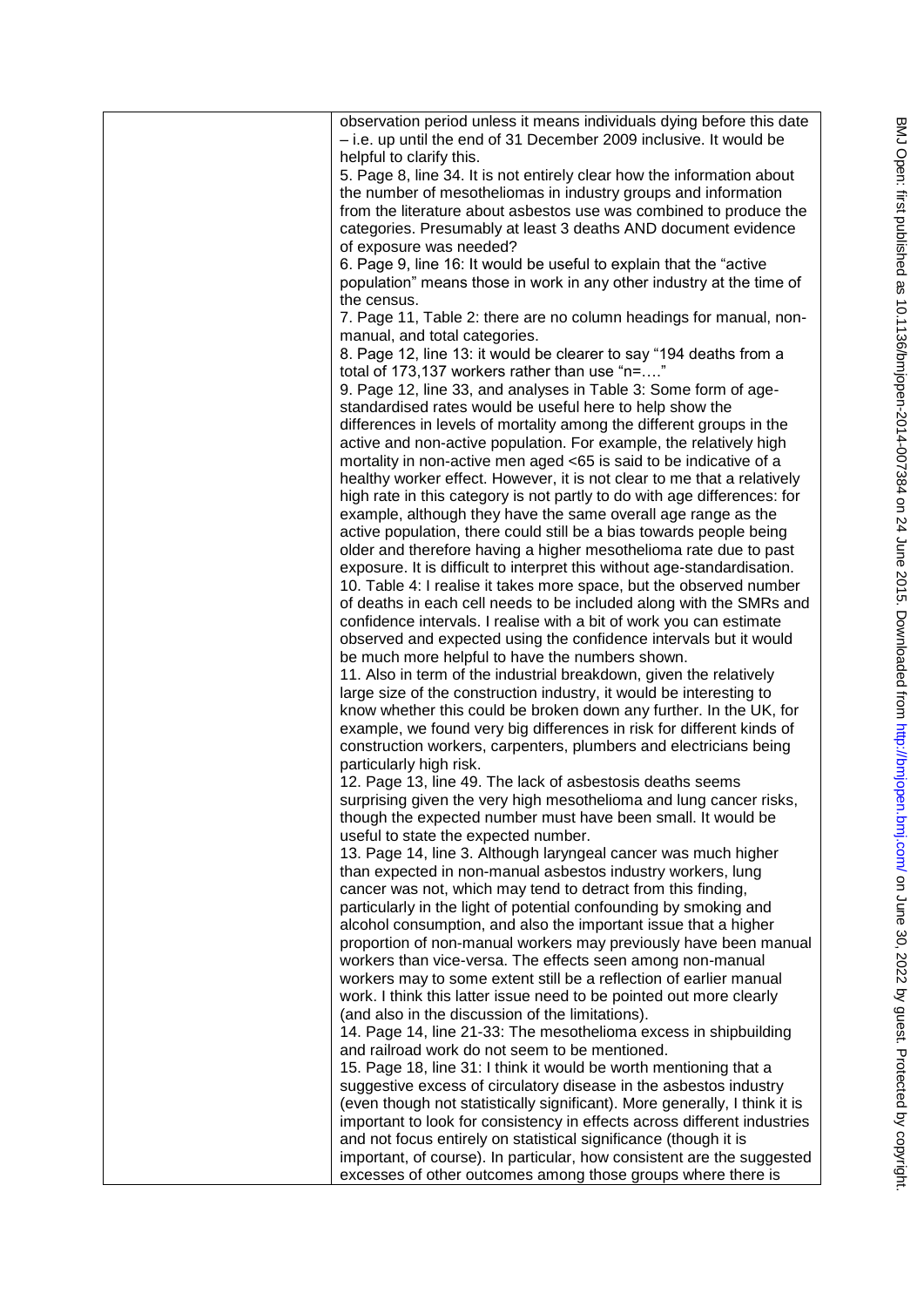| clearly a mesothelioma and lung cancer excess?                         |
|------------------------------------------------------------------------|
| 16. Page 19, line 11. The point about alcoholic liver disease is       |
| interesting and relevant to the interpretation of findings about oral  |
| and laryngeal cancer in construction workers: the excesses seen        |
| may be partly attributable to this, and also tobacco smoking.          |
| 17. More generally, one of the limitations of the analysis is the lack |
| of control such confounding factors. It would strengthen the paper if  |
| there was an assessment of how much of the excesses might              |
| reasonably be attributed to such confounding factors – for example,    |
| how much different with respect to these factors would the             |
| construction (and other exposed groups) have to be compared with       |
| the reference population to account the observed effects? This also    |
| relates to the comment in the discussion on page 21, line 2.           |
| 18. Page 21, line 47. I think it would be clearer to say: " higher     |
| mortality due to COPD, which is known to be caused predominantly       |
| by smoking." And it would be worth adding that occupational            |
| exposures to various gases, dusts and fumes are known to               |
| contribute to COPD.                                                    |
| 19. Finally, much of the document is written in the present rather     |
| than the past tense, which is the more usual style.                    |

# **VERSION 1 – AUTHOR RESPONSE**

Reviewer Name: Eduardo Algranti

Institution and Country FUNDACENTRO

São Paulo, Brazil

Please state any competing interests or state 'None declared': None declared Please leave your comments for the authors below

The manuscript describes mortality due to occupational asbestos exposure in the period 2001-2009 in the male active (employed) Belgian population, aged 18-65 years, identified by the 1991 census. Until now, Belgium, in contrast with other Western European countries, has produced limited

epidemiological data on the consequences of its extensive use of asbestos. Occupational exposure was ascertained according to an industrial sector presenting at least 3 mesothelioma deaths plus documental reviews of asbestos consumption.

The objective is clearly stated and the study design is appropriate to answer the research questions. The manuscript has a very rich content. The significant excess of oral cancer deaths is an important contribution to the literature. In parts of the text it is difficult to follow results and discussion without going back to Methods. As a general comment I would suggest to revise results and discussion in order to facilitate the reading and understanding. If there is no restriction to include a couple of charts summarizing the significant findings shown in Table 4, it could facilitate the reading.

I would ask the authors to clarify the following points:

1. Introduction

a) On pg 6, 1st paragraph, lines 3-12: what does it mean "first major ban in 1998"? Please, provide an explanation.

Reply by the authors: We have rephrased this paragraph: "Industrial asbestos use was reduced dramatically with a major ban on all asbestos types in 1998. Some exceptions for chrysotile products remained until 2001, when the use and transaction of all types of asbestos were finally banned." (Revised manuscript, p.6)

## 2. Methods

a) On pg 8, lines 34-39: the distinction on industrial sectors with at least 3 mesothelioma deaths refers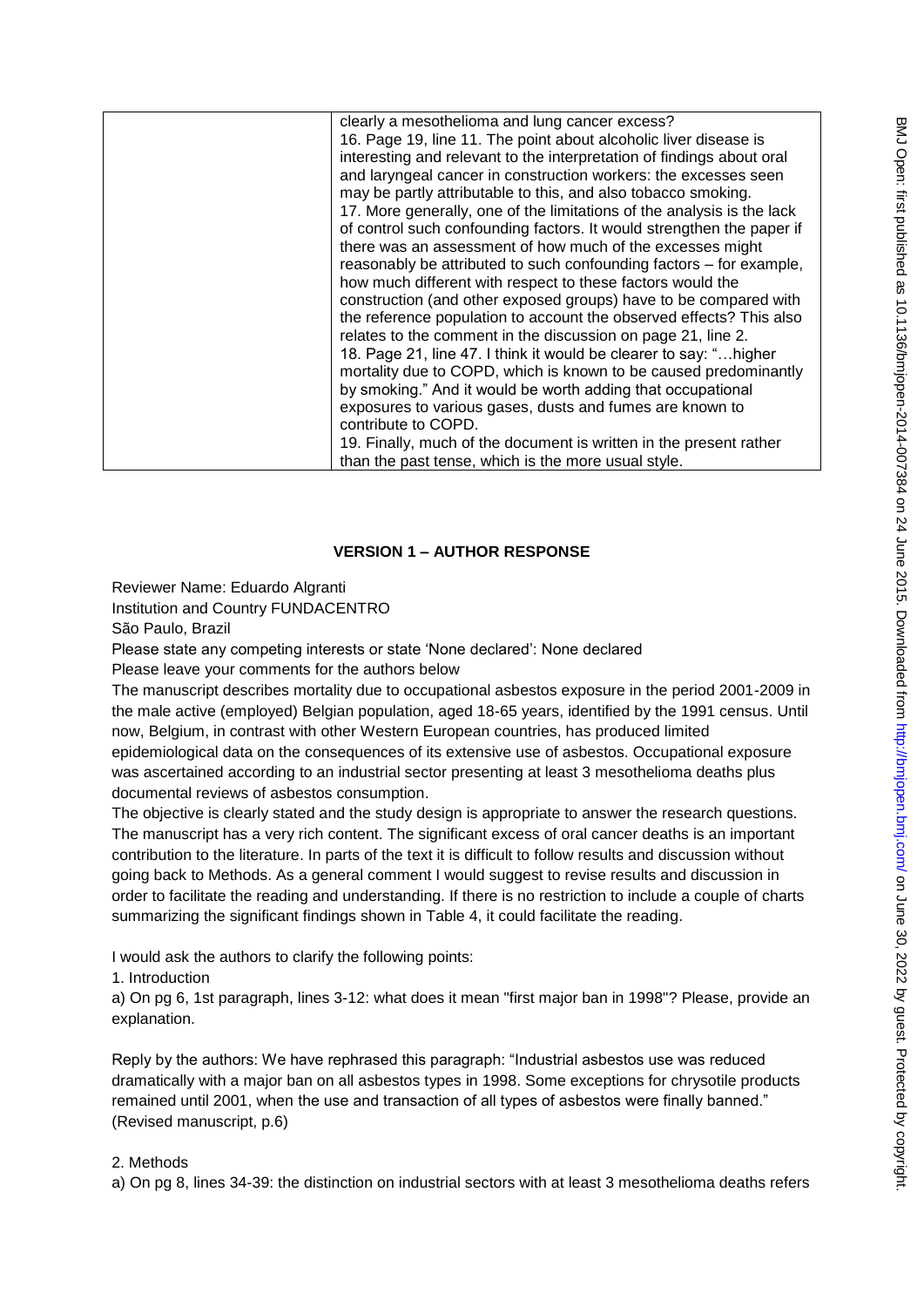to Industry or Industrial activity (see Table 1)? This criterion was also used for the typical asbestos industry? It should be better explained.

Reply by the authors: The benchmark set at a minimum of three mesothelioma deaths refers to the broad industries (under the heading Industry in Table 1). We agree with the reviewer and have adapted our text: "We have combined the distribution of mesothelioma deaths in Belgian industries with an extensive literature review to determine the industries most at risk of asbestos-related health effects." (Revised manuscript, p 8)

A new phrase states: "We have cross-referenced these findings with the published literature." (Revised manuscript, p 9)

We rephrase: "Finally, industries with at least three mesothelioma deaths in the period 2001-2009 and with conclusive evidence of asbestos use were considered as high-risk industries." (Revised manuscript, p 9)

This criterion is used for all selected industries, including the asbestos industries. Table 2 shows that the number of mesothelioma deaths among all workers in the selected industries is at least three cases.

b) On pg 11, Table 2: as presented it is difficult to understand because it lacks captions - Manual, Non-manual and Total.

Reply by the authors: The necessary modifications have been made. (Revised manuscript, p 12)

3. Results

a) On pg 12 line 20: "active population (n=1.428.621)". This number differs from the studied population quoted at pg 7 (Study Design)

Reply by the authors: We thank the reviewer for this comment. We have corrected this number to  $n=$ 1 397 699. (Revised manuscript, p 13)

4. Discussion

a) On pgs 20-21: lines 56-57 and line 3: Please rephrase it. As it stands it is of difficult understanding

Reply by the authors: We have modified this section: "Tobacco and alcohol consumption are considered to be major risk factors.(22) However, occupational asbestos exposure has also been reported as a possible causal factor for oral cancer types,(23-25) and for pharyngeal cancer.(26)" (Revised manuscript, p 23)

b) On pg 21: lines 25 to 32: This comment has already been made and can be deleted

Reply by the authors: We agree with the reviewer.

c) On pg 21: line 35: There's a good and recent reference on the relationship between asbestos exposure and smoking that should be quoted along with Gustavsson: Markowitz SB, Levin SM, Miller A, Morabia A. Asbestos, asbestosis, smoking, and lung cancer. New findings from the North American insulator cohort. Am J Respir Crit Care Med. 2013 Jul 1;188(1):90-6. doi: 10.1164/rccm.201302-0257OC.

Reply by the authors: We thank the reviewer for this suggestion. (Revised manuscript, p 24)

Reviewer Name: Paul Demers Institution and Country Occupational Cancer Research Centre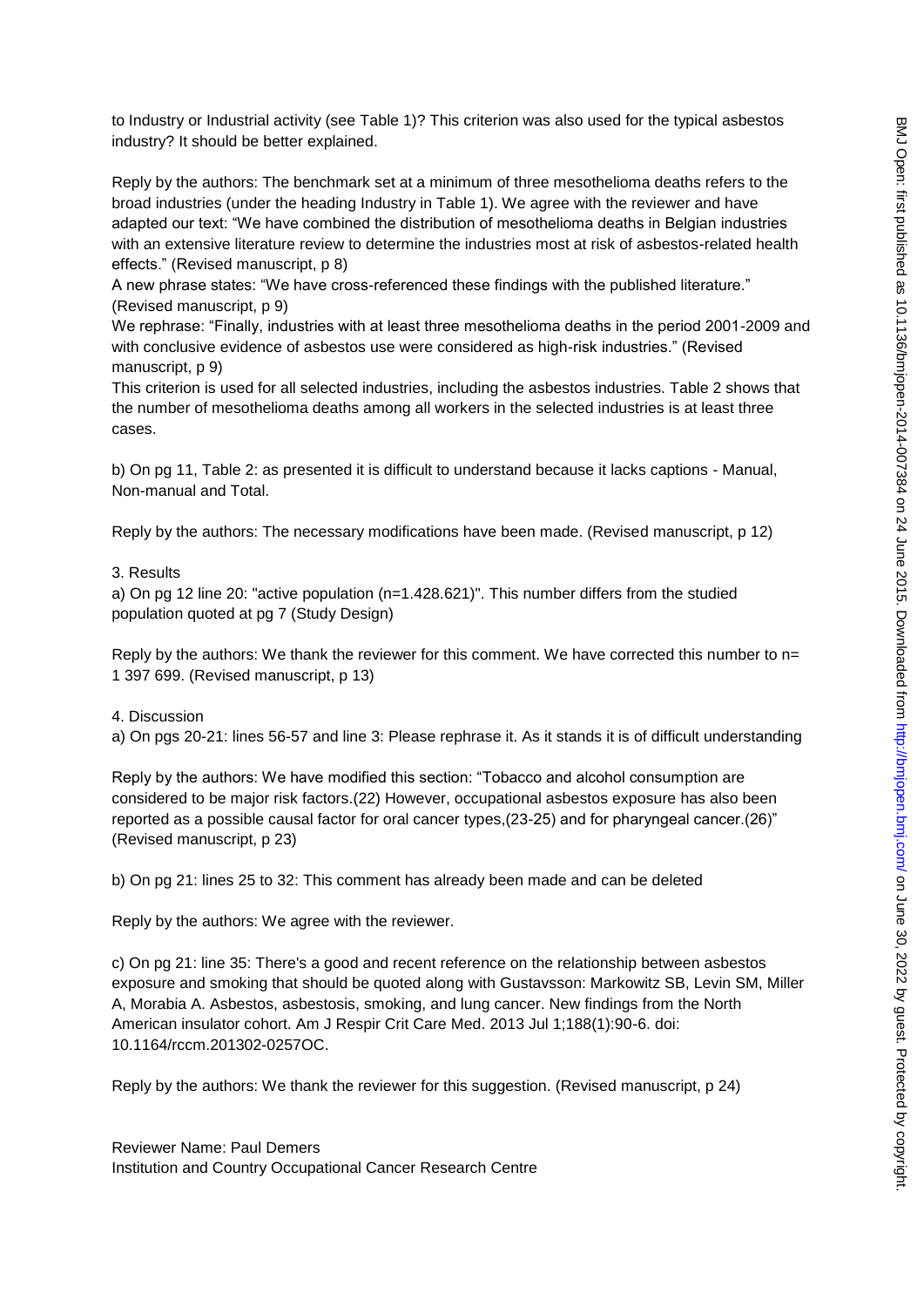#### Toronto, Canada

Please state any competing interests or state 'None declared': None declared Please leave your comments for the authors below

This was an interesting paper because of the high rates of mesothelioma in Belgium. It is a relatively simply census record linkage study, as is commonly done in the Nordic countries. Calling this a retrospective cohort study, although technically correct, may imply a different set of methods, at least in occupational epidemiology. I have a number of other comments and questions.

Reply by the authors: In order to avoid misunderstandings, we removed the two references to a 'retrospective' cohort study.

1. What does "i.a." means in the 4th paragraph of the introduction? This is not a standard abbreviation.

Reply by the authors: The abbreviation 'i.a.' refers to 'inter alia'. We acknowledge grounds for confusion and have changed the sentence: "Despite declining asbestos exposure levels, occupational exposure in e.g. asbestos products manufacturing, shipbuilding, and construction remained relatively common until the end of the 1990s." (Revised manuscript: p 6)

We also rephrase: "Considering the use of various carcinogens such as nickel, cadmium or PAHs in the selected industries, concomitant occupational exposure is highly likely." (Revised manuscript: p 24)

2. I presume that the "detailed occupational information" (Methods, 1st paragraph) is actually occupation and industry coded using a standardized system. I presume that NACE was used for industry, but the occupational coding system should be stated, as well as more detail on how manual workers were defined.

Reply by the authors: We agree that the description of the methodology can be improved. Industry of employment was in fact coded using the NACE, as mentioned in the manuscript (p. 8-9). We have added the following phrase to the Method section: "The 1991 census includes information on the type of performed labour: self-employed, blue-collar, white-collar, management, etc." (Revised manuscript: p 9-10)

Only occupational type, as described above, and industry of employment were used in our analyses. A more detailed classification of occupations was not used in this study, but will be considered for further investigation.

3. What percentage of deaths occurred outside the Flanders and Brussels Capital Region? It seems as though this is a limitation that does not get much discussion, but without knowing the percentage it is difficult to judge.

Reply by the authors: Additional information is added to the text: "According to data from the Scientific Institute for Public Health, all-cause mortality in Flanders and Brussels accounts for 65% of all Belgian male deaths in 2003-2010. Approximately 80% of all male mesothelioma mortality occurs among Flemish and Brussels men.(12) " (Revised manuscript: p 7)

4. I presume that the SMR's were calculated using standard 5-year age and calendar periods, but this should be stated.

Reply by the authors: The phrase has been adapted to "Standardised mortality rates (SMRs) are calculated by 5-year age group with reference to workers in all other industries (Category C)." We further explain: "Data for the study period 2001-2009 are combined because of the small number of cases per year for some of the industries under investigation." (Revised manuscript: p 12)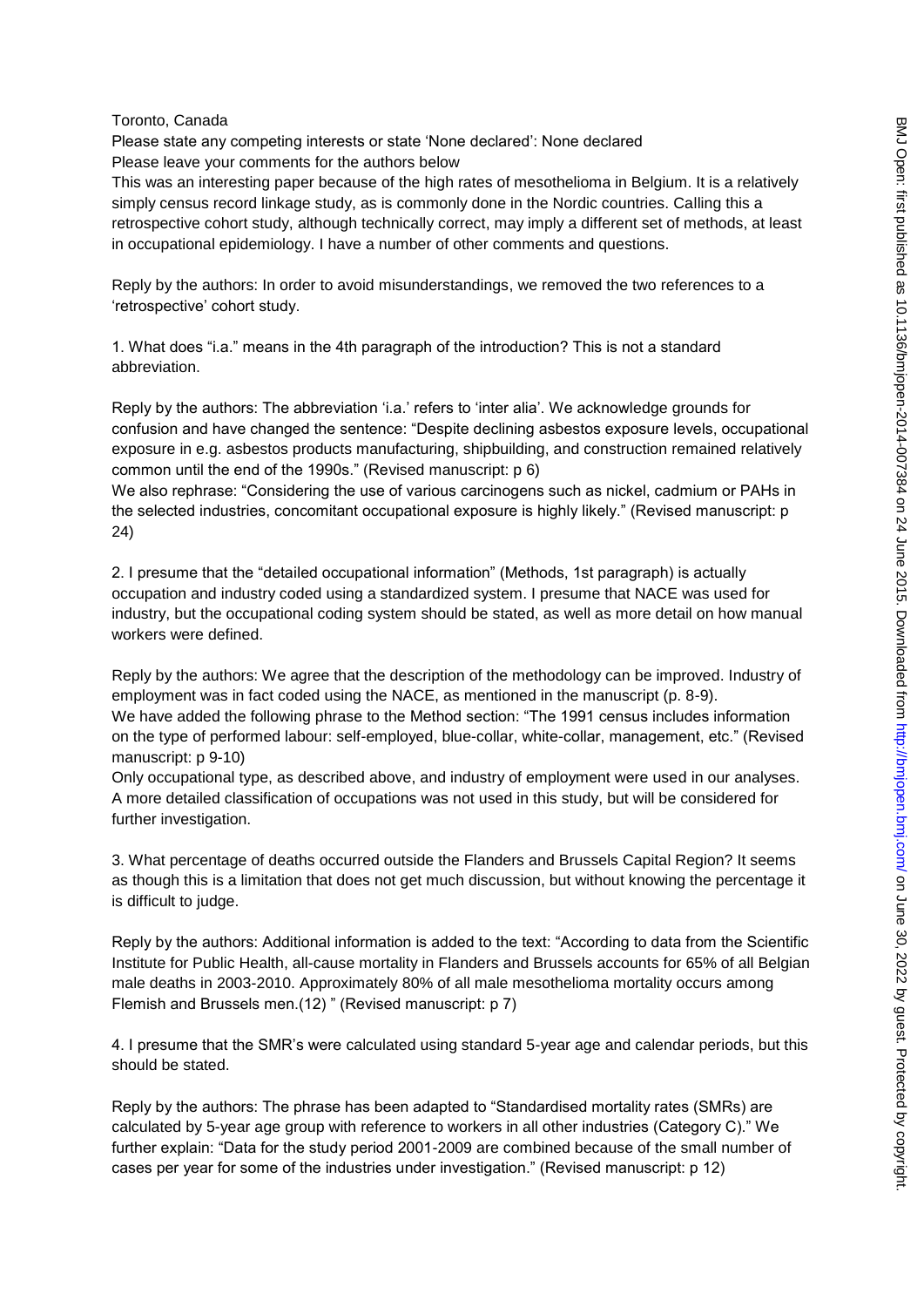5. It is unclear to me which industries were chosen based on 3 mesothelioma cases and which were chosen based on the literature review. Together these industries make up a sizable percentage of the working population and I would guess the majority of blue collar/manufacturing workers.

Reply by the authors: We agree and refer to comment 2a by Eduardo Algranti. In addition, the following phrases are added to the manuscript: "Out of 704 458 manual workers in 1991, 40% were active in high-risk industries. All other occupational types in these industries account for approximately 15% of all 693 241 non-manual workers." (Revised manuscript: p 10)

6. Part of the heading for Table 2 is missing in my copy of the manuscript.

Reply by the authors: The necessary modifications have been made. (Revised manuscript: p 12)

7. To keep the focus on asbestos, I would recommend greatly reducing the size of Table 4 to only include "all causes," "all neoplasms," and causes of death potentially related to asbestos. The observed number of cases should be included in Table 4. If the numbers of men were included in the headings Table 2 could be deleted.

Reply by the authors: We agree that the readability of table 4 should be improved. The causes of death in table 4 are limited according to the suggestions of the reviewer. However, the numbers of workers per industry in 1991 are still presented in table 2. The automotive industry, the electro-technical products manufacturing industry, and the textile industry are not presented in table 4 because of the low relevance. In order to give readers the opportunity to compare the relative importance of industries in the Belgian work force, table 2 provides an overview of all industries under investigation and the reference population.

8. It would be good to know whether the excess of oral cancer is driven by a particular site. Pharyngeal cancer is long suspected of being associated with asbestos, but the evidence is limited because of small numbers.

Reply by the authors: More detailed data on oral cancer deaths is provided in table 5. We have also rewritten the results section on oral cancer mortality: "Results indicate significantly more oral cancer deaths among manual workers in the asbestos industry, the railroad industry, the shipping industry, and the construction industry. When examining more closely, high oral cancer mortality is driven by excess deaths due to cancers of the mouth (ICD-10 C01-C06) in all four industries. Mouth cancer mortality is nine times higher among asbestos workers (SMR 938; CI 305-2189). Railroad workers experience about four times more mouth cancer deaths (SMR 390; CI 213-655). Shipping workers have an elevated SMR of 211 (CI 96-400). Construction workers experience 40% more mouth cancer deaths than expected (CI 101-189). For construction workers, we also find significant excess in pharyngeal cancer mortality (SMR 151; CI 104-212)." (Revised manuscript: p 18)

9. The industry categories were quite broad and the prevalence of exposure in most could be low, at least in 1991. Given the nature of the cohort, with information only available for a single year, I would be cautious in labelling these broad industries as high risk. For example in the automotive industry the attention has focused primarily on manufacture and operations involving brake pads, which historically contained asbestos, but that would only be a small percentage of the industry. It is not surprising that many of the selected industries would have an excess of mesothelioma, given they were chosen because of having a high number of cases.

Reply by the authors: We recognize the reviewer's concerns about the use of the term 'high-risk industry'. However, we found any alternative wording would be at the expense of the readability of the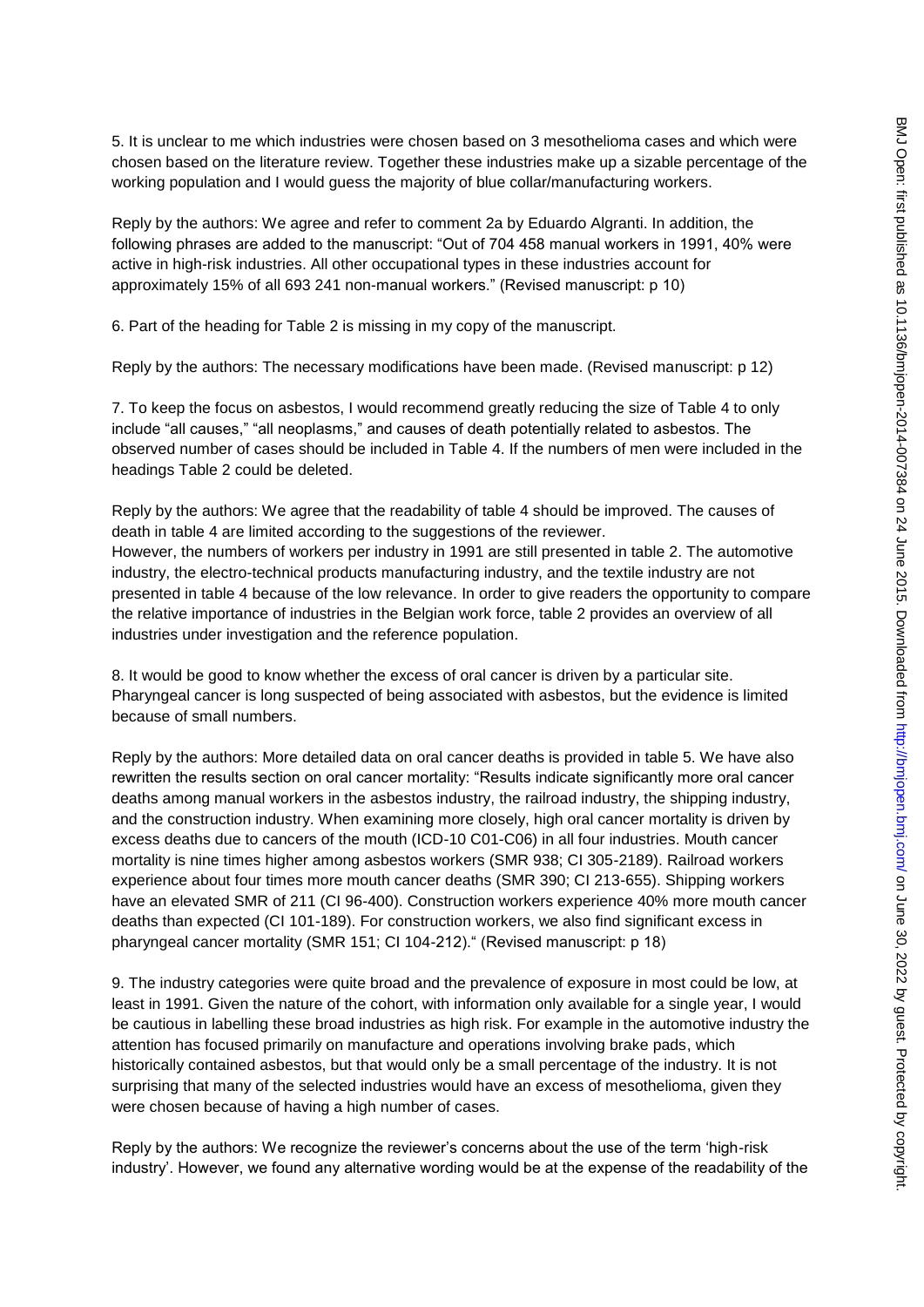text. Readers are notified about the limitations of the study design, including the use of broad industries, in the discussion section.

10. I was surprised by the relative lack asbestosis cases in the groups predicted to have high asbestos exposure, even in the asbestos industry itself. This does not get much discussion (it is not even in the Discussion section). Is it not occurring or is it being misdiagnosed in Belgium?

Reply by the authors: The reviewer is right to suggest further explanation. We believe this is due to the fact that not all asbestosis cases are coded as an underlying cause of death. Because asbestosis can lead to a number of fatal complications, this disease may have been coded as a contributing cause of death. We are aware of the possible underestimation of asbestosis cases. However, we feel the underlying deaths provide the best assessment of potential excesses in causespecific mortality for the selected industries. Considering the complex associations between underlying and contributing causes of death, we have planned an in-depth assessment of the mortality pattern with all cause-of-death categories in the near future. Additional data has already been requested for this purpose.

The following phrase has been added to the discussion section: "An underestimation of asbestosis mortality is possible because asbestosis is frequently coded as a contributing cause of death and this study is based on underlying causes of death." (Revised manuscript, p 23)

11. In the limitations paragraph, it should be added that confounding can also occur in the current job.

Reply by the authors: We thank the reviewer for this comment and have added: "Occupational information after the 1991 census is not available. Hence, potential confounders related to the last job have not been taken into account. Due to the long period between asbestos exposure and onset of related diseases, we believe this does not alter the interpretation of our results." (Revised manuscript, p. 26)

This information has been included in the box: "Potential confounders after the census date are not taken into account." (Revised manuscript, p. 4)

Reviewer Name: Mr Andrew Darnton

Institution and Country Health and Safety Executive, UK

Please state any competing interests or state 'None declared': None declared

Please leave your comments for the authors below

This is an interesting and informative analysis following up the mortality experience of a large number of Belgian workers with varying potential for exposure to asbestos.

I've set out my detailed comments below, most of which are relatively minor.

1. Page 5, line 35. It would be very helpful to have more background information about the use of different kinds of asbestos products and how use of crocidolite varied according to the industry sectors considered later. These factors may help explain some of the variation in the sizes of the excess risks seen across industry sectors. If there is any documentary evidence about this it would be well worth including.

Reply by the authors: We agree with this comment. Unfortunately, information about asbestos exposure is very limited for Belgium. One of our research goals is to make an inventory of the available exposure data. We are currently looking for more specific information on the manufacturing of asbestos products in Belgium.

2. Page 6, line 2: "i.a." seems to be a typographical error.

Reply by the authors: We refer to remark 1 from Paul Demers.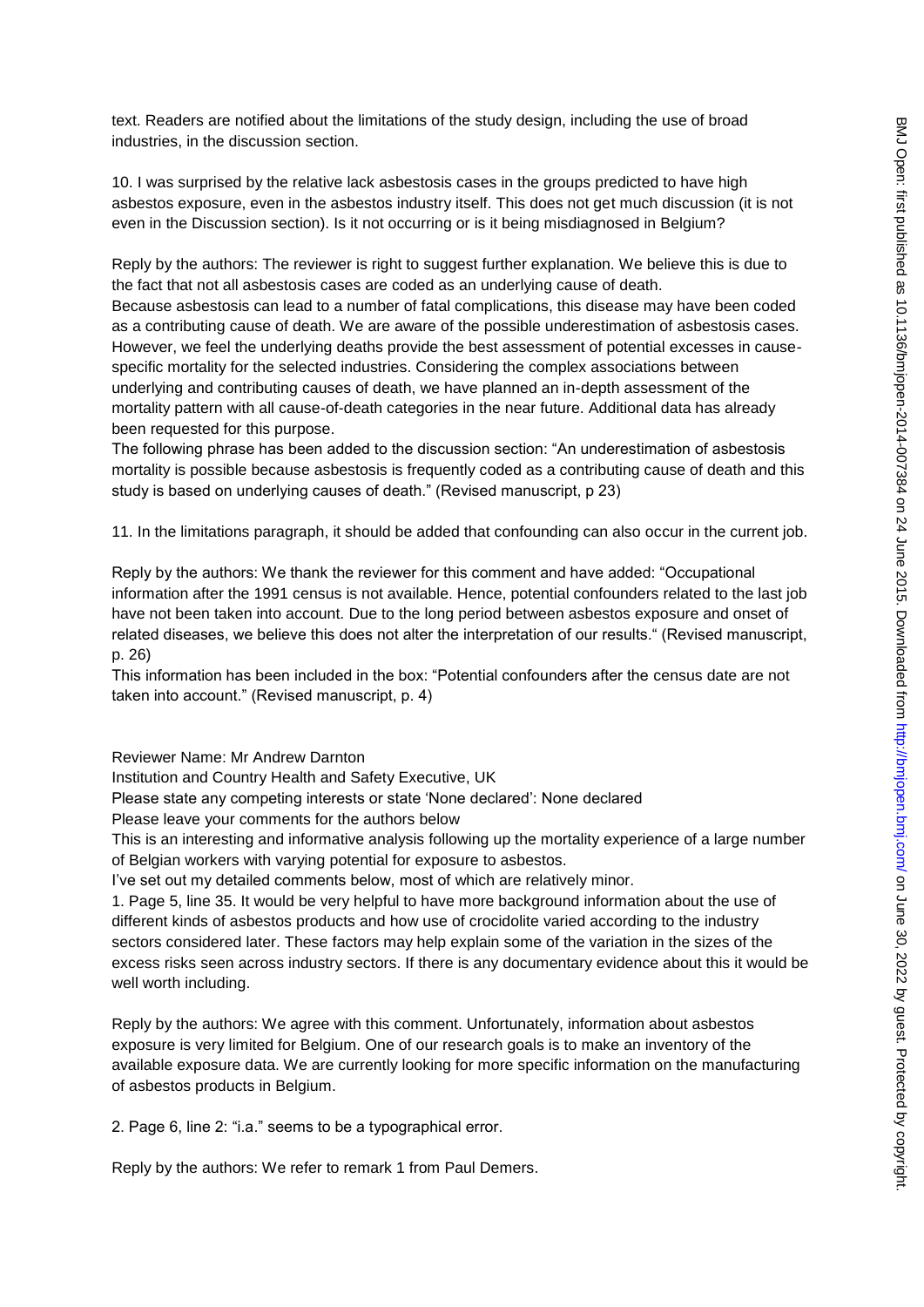3. Page 7, line 33-53: The significance of the comment about death certificates being available only for the Flanders and Brussels Capital region is not immediately obvious, but presumably relates to the availability of cause specific information. I think it would be helpful to clarify the precise definition of the cohort – for example, something like: "the 1,397,699 individuals with a valid occupation code at the 1991 census in the Flanders and Brussels Capital region, or who had died during 1 October 2001 and 1 January 2010 in that region".

Reply by the authors: We have clarified the statement on the availability of death certificate data: "Death certificates are not available for all three Belgian regions. The cause-specific mortality data only covers Flanders and the Brussels Capital Region, where the majority of Belgian asbestos firms were located.(1)"

In order to improve the understanding of cohort characteristics, we have deleted the phrase "The study includes all occupationally active men (18-65 years) in 1991 that did not die or emigrate before October 1st 2001".

This information is incorporated in the following phrases: "Based on the 1991 census, we have identified 1 537 805 occupationally active men (18-65 years) in Flanders and the Brussels Capital Region. Prior to October 1st 2001, 3.5% of these workers emigrated and 3.6% died. Due to missing occupational information, 30 922 workers could not be classified."

We conclude with "The study investigates 72 074 deaths between 1 October 2001 and 31 December 2009 among a cohort of 1 397 699 Flemish and Brussels men with valid occupational information at the time of the 1991 census." (Revised manuscript, p.7-8)

4. 1 January 2010 seems a strange date for the end of the observation period unless it means individuals dying before this date – i.e. up until the end of 31 December 2009 inclusive. It would be helpful to clarify this.

Reply by the authors: The study takes into account deaths before 1 January 2010. 31 December 2009 is the last day of the observation period. We rephrased: "An anonymous record linkage has been performed between detailed occupational information from the 1991 Belgian census and causespecific mortality data from 1 October 2001 to 31 December 2009." (Revised manuscript: p 7) This change was applied throughout the manuscript consistently.

5. Page 8, line 34. It is not entirely clear how the information about the number of mesotheliomas in industry groups and information from the literature about asbestos use was combined to produce the categories. Presumably at least 3 deaths AND document evidence of exposure was needed?

Reply by the authors: We agree and refer to comment 2a by Eduardo Algranti.

6. Page 9, line 16: It would be useful to explain that the "active population" means those in work in any other industry at the time of the census.

Reply by the authors: This phrase has been modified: "Category C consists of workers in all industries excluded from categories A or B." (Revised manuscript: p 9)

7. Page 11, Table 2: there are no column headings for manual, non-manual, and total categories.

Reply by the authors: The necessary modifications have been made. (Revised manuscript: p 12)

8. Page 12, line 13: it would be clearer to say "194 deaths from a total of 173,137 workers rather than use "n=…."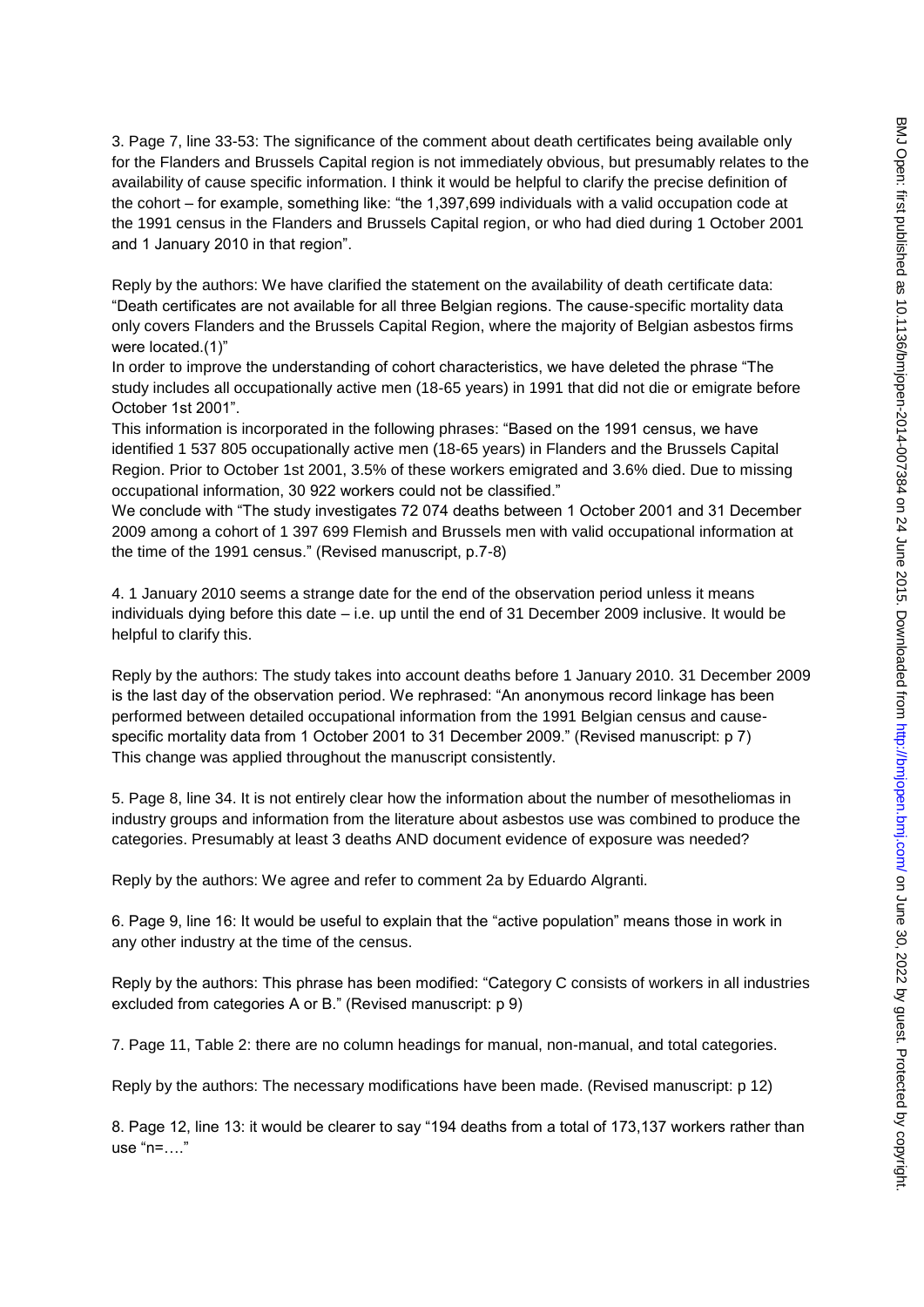Reply by the authors: We have rephrased accordingly: "194 deaths occurred among 173 137 men past the retirement age of 65 in 1991 and 351 deaths occurred among 510 681 non-active men aged 18 to 65." (Revised manuscript: p 13)

9. Page 12, line 33, and analyses in Table 3: Some form of age-standardised rates would be useful here to help show the differences in levels of mortality among the different groups in the active and non-active population. For example, the relatively high mortality in non-active men aged <65 is said to be indicative of a healthy worker effect. However, it is not clear to me that a relatively high rate in this category is not partly to do with age differences: for example, although they have the same overall age range as the active population, there could still be a bias towards people being older and therefore having a higher mesothelioma rate due to past exposure. It is difficult to interpret this without age-standardisation.

Reply by the authors: In order to facilitate the interpretation of table 3, standardized mortality ratios have been added with reference to all Flemish and Brussels men between the ages of 18 and 65. (Revised manuscript: p 14)

10. Table 4: I realise it takes more space, but the observed number of deaths in each cell needs to be included along with the SMRs and confidence intervals. I realise with a bit of work you can estimate observed and expected using the confidence intervals but it would be much more helpful to have the numbers shown.

Reply by the authors: We have modified the tables by adding the observed number of deaths. (Revised manuscript: p 17; 20-21)

11. Also in term of the industrial breakdown, given the relatively large size of the construction industry, it would be interesting to know whether this could be broken down any further. In the UK, for example, we found very big differences in risk for different kinds of construction workers, carpenters, plumbers and electricians being particularly high risk.

Reply by the authors: A decomposition of occupation in the construction is possible though not in the limited time period for this revision. The 1991 census provides very detailed information on occupations. Because of the extensive amount of information, disentangling specific occupations at risk within the construction industry is a lengthy process. We feel this topic deserves our full attention and is best covered in a separate article.

12. Page 13, line 49. The lack of asbestosis deaths seems surprising given the very high mesothelioma and lung cancer risks, though the expected number must have been small. It would be useful to state the expected number.

Reply by the authors: We refer to comment 10 by Paul Demers. We believe the addition to the discussion section provides sufficient grounds for interpreting the small numbers of asbestosis deaths.

13. Page 14, line 3. Although laryngeal cancer was much higher than expected in non-manual asbestos industry workers, lung cancer was not, which may tend to detract from this finding, particularly in the light of potential confounding by smoking and alcohol consumption, and also the important issue that a higher proportion of non-manual workers may previously have been manual workers than vice-versa. The effects seen among non-manual workers may to some extent still be a reflection of earlier manual work. I think this latter issue need to be pointed out more clearly (and also in the discussion of the limitations).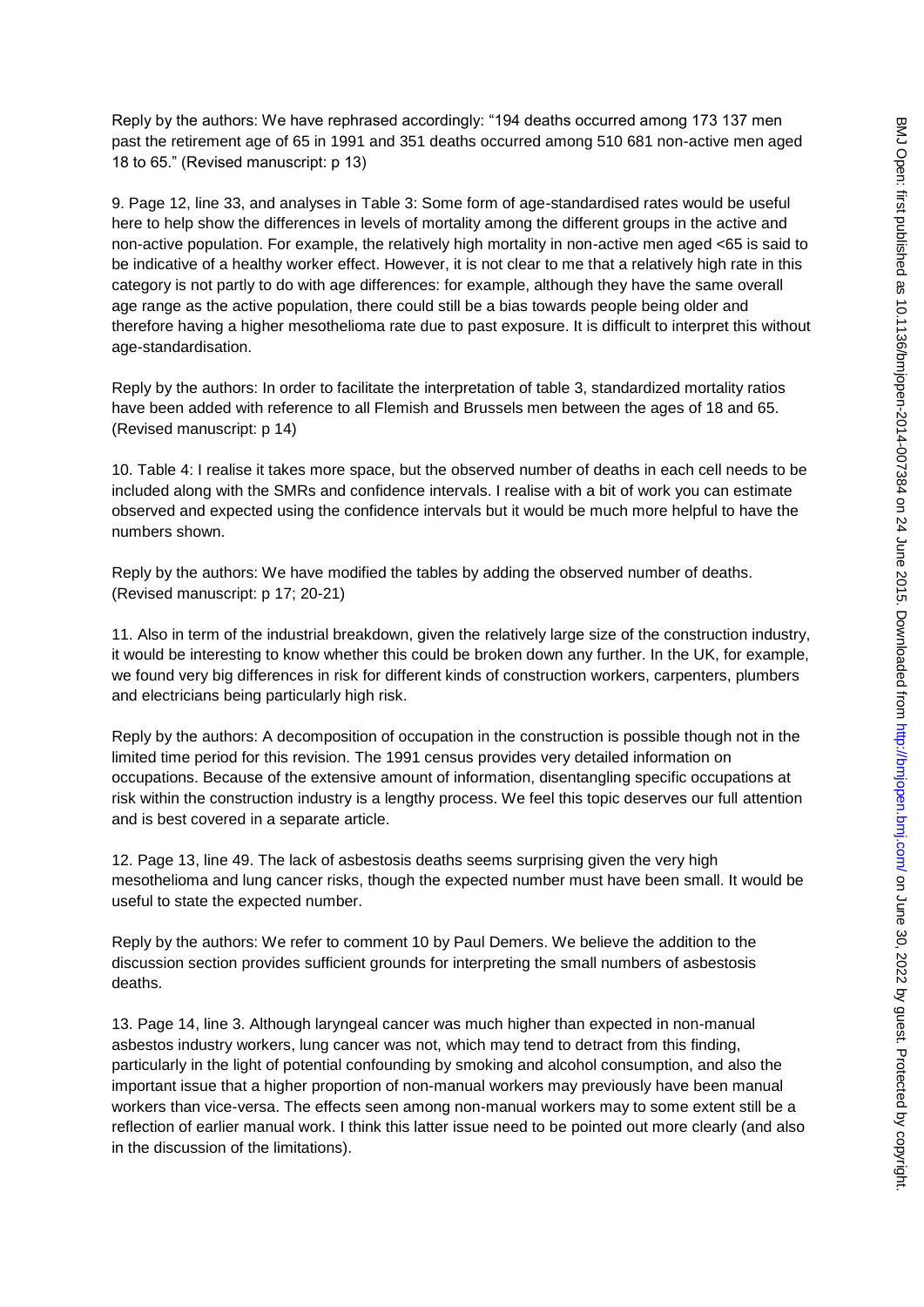Reply by the authors: We have pointed out in the results section: "Contrary to their colleagues in manual labour jobs, non-manual workers do not seem to experience higher lung cancer mortality (SMR 29; CI 1-161)" (Revised manuscript, p 15)

Although exposure to previous manual work is possible, we believe this is only the case for a small number of workers. The difference between blue-collar and white-collar occupational types is established in a rigid labour market organisation in Belgium. Not many workers made the shift from blue-collar work to other occupational types (or vice versa).

14. Page 14, line 21-33: The mesothelioma excess in shipbuilding and railroad work do not seem to be mentioned.

Reply by the authors: We have made the necessary changes. (Revised manuscript: p 15)

15. Page 18, line 31: I think it would be worth mentioning that a suggestive excess of circulatory disease in the asbestos industry (even though not statistically significant). More generally, I think it is important to look for consistency in effects across different industries and not focus entirely on statistical significance (though it is important, of course). In particular, how consistent are the suggested excesses of other outcomes among those groups where there is clearly a mesothelioma and lung cancer excess?

Reply by the authors: We have rewritten this section in accordance with the suggestion from the reviewer. (Revised manuscript: p 18-19)

16. Page 19, line 11. The point about alcoholic liver disease is interesting and relevant to the interpretation of findings about oral and laryngeal cancer in construction workers: the excesses seen may be partly attributable to this, and also tobacco smoking.

Reply by the authors: We agree and mention in the discussion section: "Construction workers also experience significant excess in mortality due to alcoholic liver disease, oesophageal cancer, mouth cancer, and pharyngeal cancer suggesting high alcohol use." (Revised manuscript: p 24)

17. More generally, one of the limitations of the analysis is the lack of control such confounding factors. It would strengthen the paper if there was an assessment of how much of the excesses might reasonably be attributed to such confounding factors – for example, how much different with respect to these factors would the construction (and other exposed groups) have to be compared with the reference population to account the observed effects? This also relates to the comment in the discussion on page 21, line 2.

Reply by the authors: Unfortunately, no such assessment is available for Belgium. We have some indications of higher prevalence of smoking among construction workers compared to the general workforce. Deboosere and Gadeyne already reported excess lung cancer mortality among Belgian construction workers in the period 1991-1995. [1] With this exception for construction workers, we have no other information to assume significant differences between the broad industrial categories with regards to smoking or alcohol use.

18. Page 21, line 47. I think it would be clearer to say: "…higher mortality due to COPD, which is known to be caused predominantly by smoking." And it would be worth adding that occupational exposures to various gases, dusts and fumes are known to contribute to COPD.

Reply by the authors:We have changed the sentence accordingly and added: "Occupational exposure to dusts, fumes, and gases have been associated with increased incidence of COPD.(32)" (Revised manuscript: p 24)